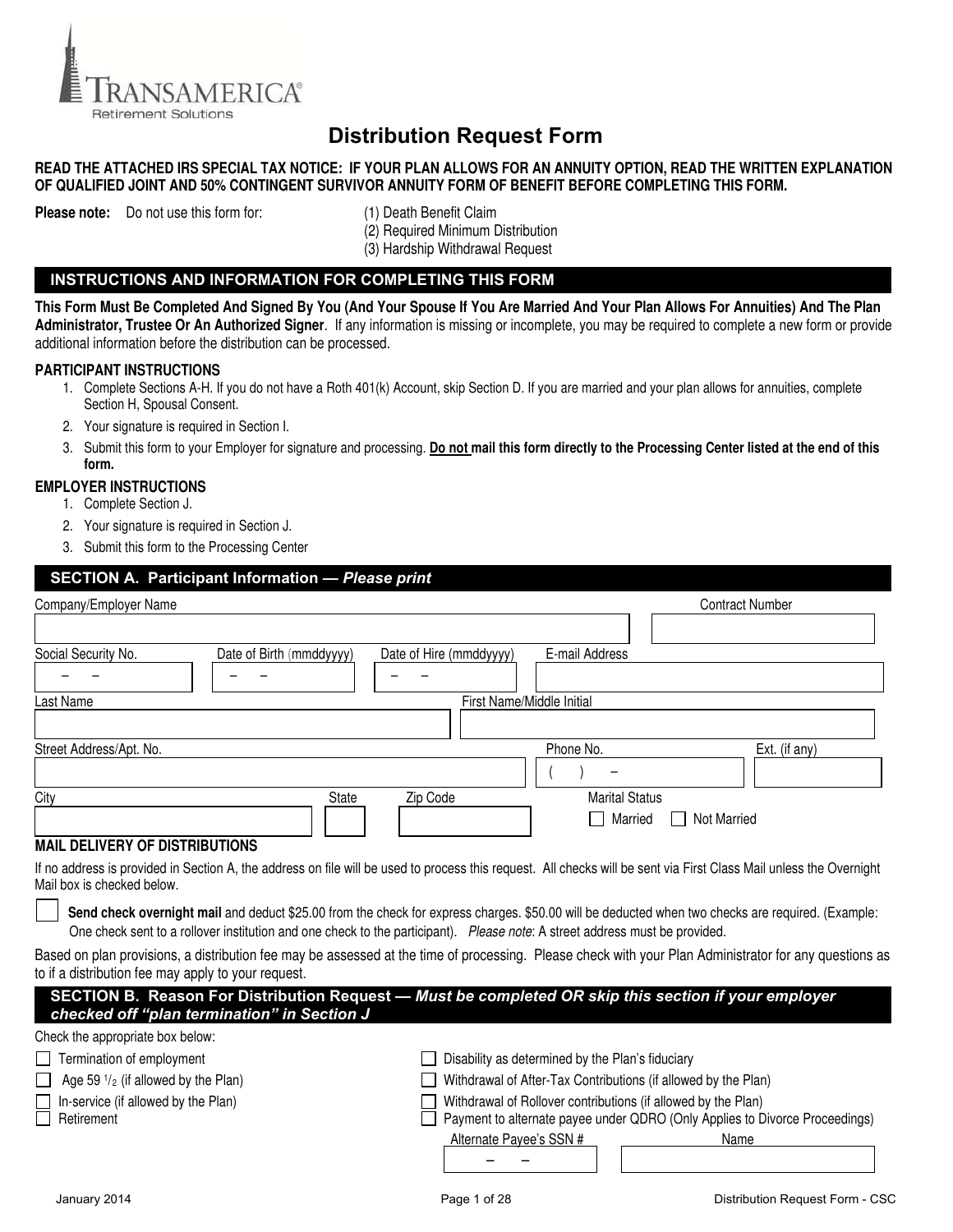|  |  |  |  | SECTION C. Form of Payment For Traditional 401(k) Account - Only choose one of the three options |  |
|--|--|--|--|--------------------------------------------------------------------------------------------------|--|
|--|--|--|--|--------------------------------------------------------------------------------------------------|--|

**<sup>2</sup> Option 1 (Rollover) - I am requesting a Direct Rollover of**  $\Box$  **all or a**  $\Box$  **partial amount of my Traditional 401(k) account.** 

 $\textdegree$  Partial amount to be rolled over: \$

#### **Direct Rollover to: (Select Only One)**

\_\_\_\_\_ AN IRA OFFERED THROUGH Transamerica (Minimum rollover amount is \$5,000). If you are interested in the Rollover IRA option through Transamerica, call (866) 691-0030 to learn more and to establish an account. An IRA account number is required before the rollover can be processed.

AN ELIGIBLE RETIREMENT PLAN (401(a), 401(k), 403(b), and Governmental 457)

\_\_\_\_\_ AN IRA

#### **NEW ACCOUNT INFORMATION: MAILING ADDRESS:**

| IRA Account Number (Required) / Plan Name | Name of Trustee or Custodian for the New Plan or IRA |       |          |
|-------------------------------------------|------------------------------------------------------|-------|----------|
| Make Check Payable To:                    | Address - Number & Street                            |       |          |
|                                           | City                                                 | State | Zip Code |

 **²Option 2 (Combination**) **-** I am requesting a distribution of my Traditional 401(k) account to be paid partially to me **and** partially as a Direct Rollover.

I understand that the portion payable to me may be subject to 20% federal income tax withholding.

#### **Distribute \_\_\_\_\_\_\_\_\_\_% of my Traditional 401(k) account:**

- \_\_\_\_\_\_\_\_\_\_\_\_% of the above paid directly to me, and
- \_\_\_\_\_\_\_\_\_\_\_\_% of the above applied to the Direct Rollover Account indicated below.

#### **The above two percentages must equal 100%**

#### **Direct Rollover to: (Select Only One)**

AN IRA OFFERED THROUGH Transamerica (Minimum rollover amount is \$5,000). If you are interested in the Rollover IRA option through Transamerica, call (866) 691-0030 to learn more and to establish an account. An IRA account number is required before the rollover can be processed.

- AN ELIGIBLE RETIREMENT PLAN (401(a), 401(k), 403(b), and Governmental 457)
- \_\_\_\_\_ AN IRA

#### **NEW ACCOUNT INFORMATION: MAILING ADDRESS:**

| IRA Account Number (Required) / Plan Name | Name of Trustee or Custodian for the New Plan or IRA |       |          |
|-------------------------------------------|------------------------------------------------------|-------|----------|
| Make Check Payable To:                    | Address - Number & Street                            |       |          |
|                                           | City                                                 | State | Zip Code |

**Option 3 (Cash)** - I am requesting a distribution of  $\Box$  all or a  $\Box$  partial amount of my Traditional 401(k) account. I am not electing a Direct Rollover of any portion of the distribution. I understand the check will be made payable to me and that the portion payable to me may be subject to 20% federal income tax withholding.

**Partial amount to be paid directly to me: \$** 

**<sup>¹</sup>Actual Value of the distribution may vary based on the final market closing price at the time the distribution is processed, and any applicable processing fees.** 

**PARTIAL DISTRIBUTION AMOUNTS -I understand that if I choose a partial amount in the options above, I am responsible for ensuring that partial distributions are completed by the shorter of my life expectancy or 15 years after the first partial distribution is made to me, as required by the Plan. I also understand that if I choose this option I may lose favorable tax treatment on my distributions** 

#### **²DIRECT ROLLOVER**

In a Direct Rollover, an eligible rollover distribution is paid from your retirement plan directly to an IRA or your new Employer's 401(a), 401(k), 403(b) or governmental 457 Plan. An IRS Form 1099-R will still be completed and submitted to the IRS; however, no federal or state income tax is withheld from amounts directly rolled over. The Direct Rollover check will be made payable to the IRA/plan trustee or custodian for the benefit of the participant or alternate payee unless otherwise indicated above.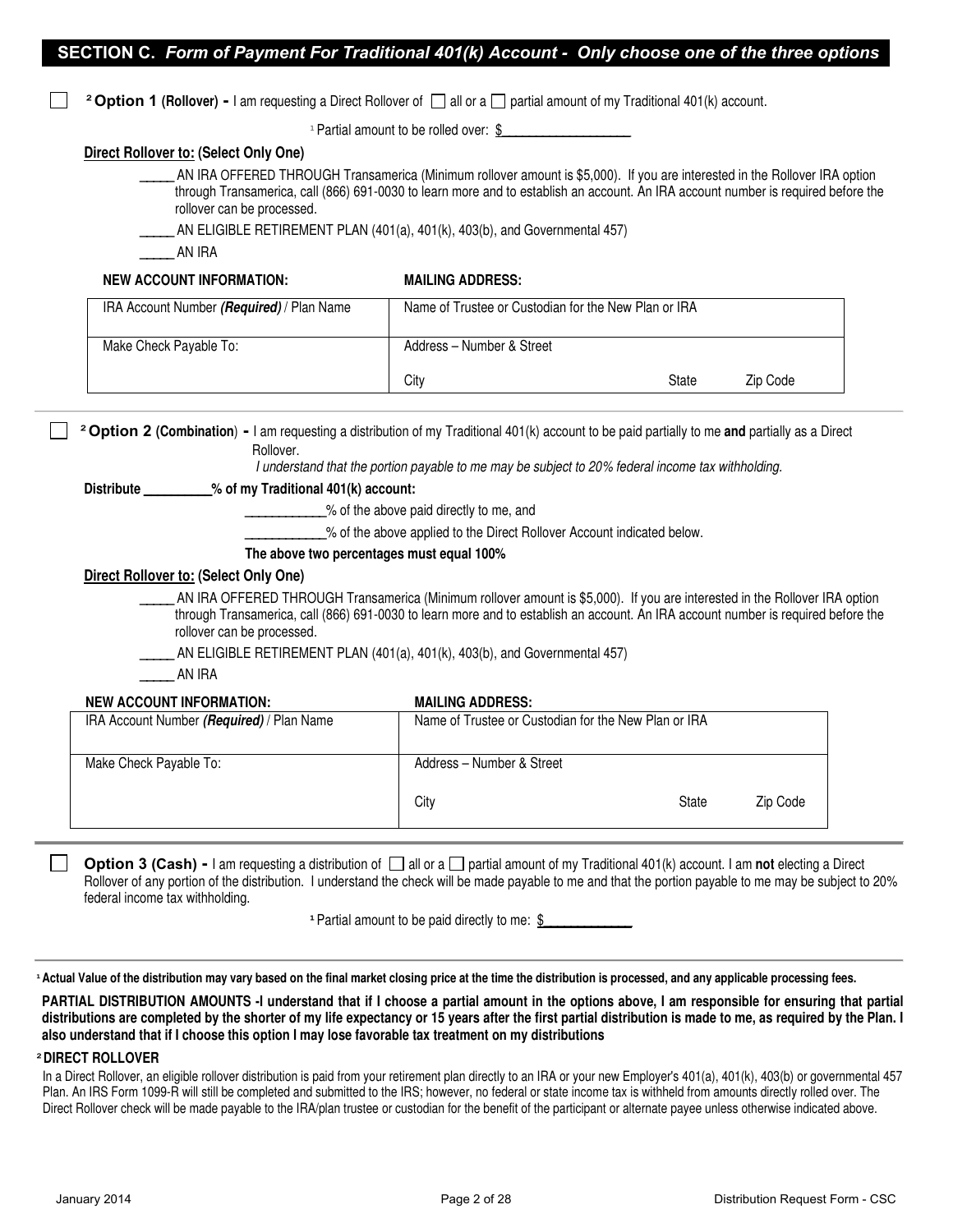#### **SECTION D.** *Form of Payment For A Roth 401(k) Account – Complete only if your plan allows for Roth Contributions. Only choose one of the three options*

**<sup>2</sup> Option 1 (Rollover) - I am requesting a Direct Rollover of**  $\Box$  **all or a**  $\Box$  **partial amount of my Roth 401(k) account.** 

<sup>1</sup> Partial amount to be rolled over: \$

#### **Direct Rollover to: (Select Only One)**

A ROTH IRA OFFERED THROUGH Transamerica. (Minimum rollover amount is \$5,000.) If you are interested in the Rollover IRA option through Transamerica, call (866) 691-0030 to learn more and to establish an account. An IRA account number is required before the rollover can be processed.

A DESIGNATED ROTH ACCOUNT (401(k) or 403(b)) OR ROTH IRA

#### **NEW ACCOUNT INFORMATION: MAILING ADDRESS:** Roth IRA Account Number **(Required)** / Plan Name Name of Trustee or Custodian for the New Roth 401(k) or Roth IRA Make Check Payable To: Address – Number & Street City **State** Zip Code

 **²Option 2 (Combination**) **-** I am requesting a distribution of my Roth 401(k) account to be paid partially to me **and** partially as a Direct Rollover. I understand that the portion payable to me may be subject to 20% federal income tax withholding.

**Distribute \_\_\_\_\_\_\_\_\_\_% of my Roth 401(k) account:** 

\_\_\_\_\_\_\_\_\_\_\_\_% of the above paid directly to me, and

 $\_\%$  of the above applied to the Direct Rollover Account indicated below.

#### **The above two percentages must equal 100%**

#### **Direct Rollover to: (Select Only One)**

A ROTH IRA OFFERED THROUGH Transamerica. (Minimum rollover amount is \$5,000.) If you are interested in the Rollover IRA option through Transamerica, call (866) 691-0030 to learn more and to establish an account. An IRA account is required before the rollover can be processed.

\_\_\_\_\_ A DESIGNATED ROTH ACCOUNT (401(k) or 403(b)) OR ROTH IRA

#### **NEW ACCOUNT INFORMATION: MAILING ADDRESS:**

| IRA Account Number (Required) / Plan Name | Name of Trustee or Custodian for the New Plan or IRA |       |          |
|-------------------------------------------|------------------------------------------------------|-------|----------|
| Make Check Payable To:                    | Address - Number & Street                            |       |          |
|                                           | City                                                 | State | Zip Code |

#### **Option 3 (Cash)** - I am requesting a distribution of  $\Box$  all or a  $\Box$  partial amount of my Roth 401(k) account. I am **not** electing a Direct Rollover of any portion of the distribution. I understand the check will be made payable to me and that the portion payable to me may be subject to 20% federal income tax withholding.

<sup>1</sup> Partial amount to be paid directly to me: \$

<sup>1</sup> Actual Value of the distribution may vary based on the final market closing price at the time the distribution is processed, and any applicable processing fees.

**DISTRIBUTION AMOUNTS -I understand that if I choose a partial amount in the options above, I am responsible for ensuring that partial distributions are completed by the shorter of my life expectancy or 15 years after the first partial distribution is made to me, as required by the Plan. I also understand that if I choose this option I may lose favorable tax treatment on my distributions** 

#### **²DIRECT ROLLOVER**

In a Direct Rollover, an eligible rollover distribution is paid from your retirement plan directly to an IRA or your new Employer's 401(a), 401(k), 403(b) or governmental 457 Plan. An IRS Form 1099-R will still be completed and submitted to the IRS; however, no federal or state income tax is withheld from amounts directly rolled over. The Direct Rollover check will be made payable to the IRA/plan trustee or custodian for the benefit of the participant or alternate payee unless otherwise indicated above.

For participants required to take a minimum distribution during the current year that was not satisfied, please note the following: Your required minimum distribution (RMD) for the current year will need to be completed and made payable to you prior to the processing of your direct rollover request.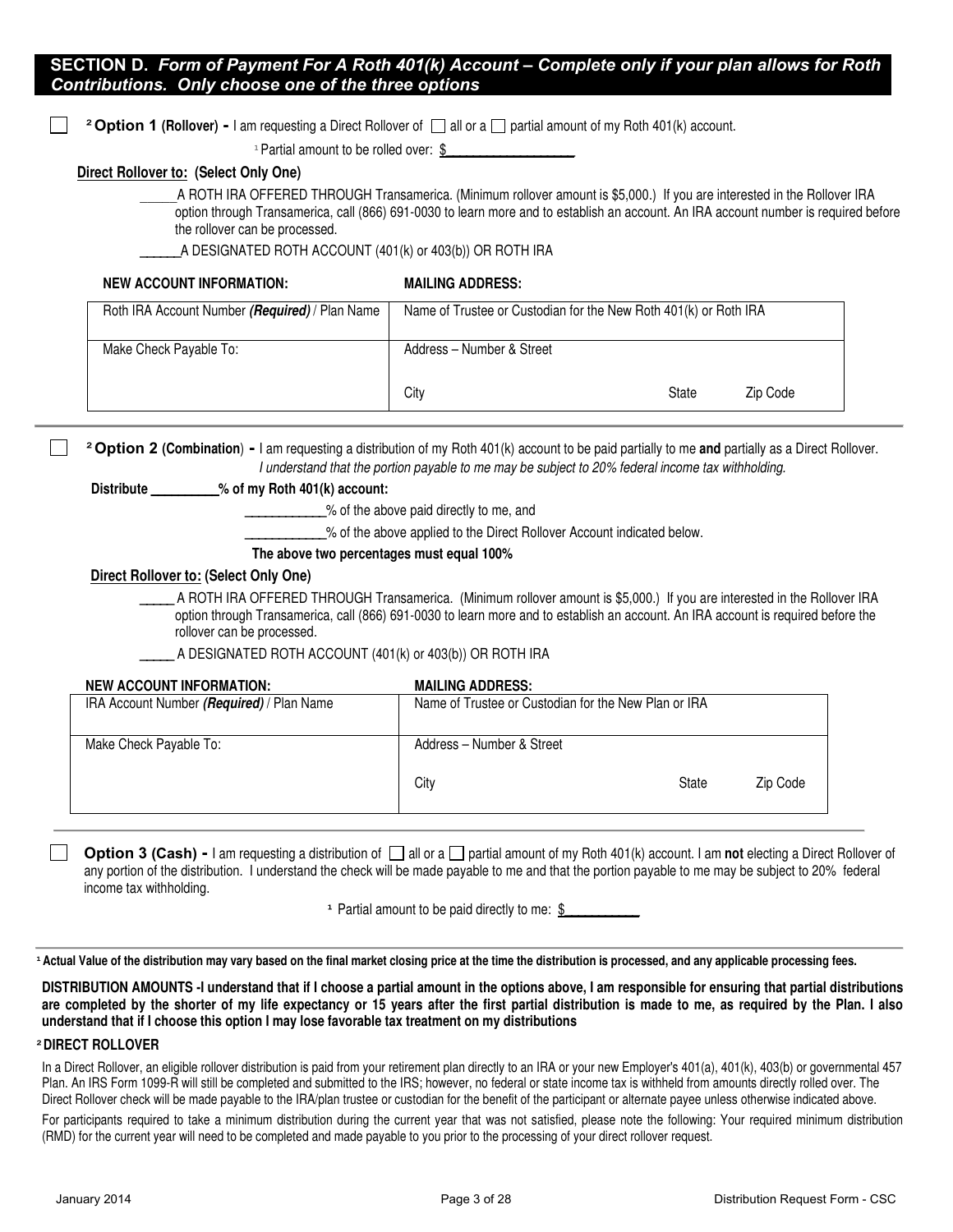#### **SECTION E. Annuity Request** *(Not applicable to vested account under \$5000 or if your plan does not offer annuities)*

#### **Skip this section if you made an election in Section C or D.**

By selecting this option your entire account balance will be distributed in order to purchase the annuity

Annuity: If the plan offers annuities as a form of benefit payment, I elect payment as a monthly annuity with payments to commence Upon my death, my spouse's payments should be \_\_\_\_\_% (from 50% to 100%) of my payments. My spouse's date of birth is \_\_\_\_\_\_\_\_\_\_\_\_\_\_\_\_. Such annuity will be a Joint and Contingent Survivor Annuity if I am married and a Single Life Annuity if I am not married. I also understand that if I am married, my spouse need not consent to this election if I choose a Qualified Joint and Contingent Survivor Annuity ("QJSA").

#### **SECTION F. Outstanding Loan Payoff Instructions —** *Skip this section if you do not have an outstanding loan or are requesting an In-Service Withdrawal, Withdrawal of After Tax Contributions, 591/2 Withdrawal or a QDRO.*

One of the following will occur if you have an outstanding loan amount and your reason for a distribution request in Section B is for Termination of Employment, Disability or a Retirement Benefit.

- Your Loan will be considered paid in full if you have submitted your payment for the outstanding loan amount to your employer or have attached a money order or cashier's check to this form.
- Your outstanding loan balance will default and become taxable to you if Transamerica receives this form and your payment has not been received and processed.

#### **SECTION G. Income Tax Withholding**

The income tax withholding requirements vary depending on whether or not the distribution requested is an eligible rollover distribution. Please see the attached Special Tax Notice for the definition of eligible rollover distribution and a detailed explanation of the federal income tax withholding rules. If you request a Direct Rollover, no federal income tax will be withheld from the amount directly rolled over.

#### **FEDERAL INCOME TAX**

#### **Eligible Rollover Distributions:**

- If you request a Direct Rollover, no federal income tax will be withheld from the amount directly rolled over.
- If you request any portion that is an Eligible Rollover Distribution and payable to you: 20% mandatory federal income tax withholding will apply if the taxable amount of the distribution is more than \$200 unless paid over 10 or more years.

#### **STATE INCOME TAX**

If your address of record is within a mandatory withholding state, state taxes will be withheld from your distribution in accordance with the respective state rules. Other states allow an independent election and in these states, state tax will be withheld unless you elect otherwise. If your state does not allow withholding, no state tax can be withheld. Please consult a tax advisor or Transamerica if you have questions regarding state tax withholding.

□ Do not withhold state income tax (ONLY IF INDEPENDENT ELECTION IS PERMITTED).

Withhold state income tax:\_\_\_\_\_\_\_\_\_% (If your state requires a greater withholding percentage than what you have indicated, the mandatory state tax will apply).

#### **SECTION H. Spousal Consent**

Check with your Employer/Plan Administrator or Summary Plan Description to determine whether your plan is subject to spousal consent requirements. If spousal consent is required, complete this section. If your plan is not subject to spousal consent requirements, skip to Section I. **Please note:** You must have your spouse's signature notarized or have a plan representative witness your spouse's signature if your vested account balance is greater than \$5,000 and your plan provides for joint and survivor annuities. However, if your vested account balance is less than \$5,000 spousal consent is not required.

#### **Spousal Consent**

I, the undersigned spouse of the participant, have read the "Special Tax Notice Regarding Payments From Qualified Plans" provided to me and understand the effects of the waiver. I understand that federal law requires that the retirement benefit of my spouse must be paid under a Qualified Joint and Survivor Annuity Form as described in the attached "Special Tax Notice Regarding Payments From Qualified Plans," unless I consent otherwise in writing to another benefit form. I hereby consent to the waiver of the annuity and consent to the form of benefit elected by my spouse.

**Signature of Participant's Spouse:**  Date: **Date: Date: Date: Date: Date: Date: Date: Date: Date: Date: Date: Date: Date: Date: Date: Date: Date: Date: Date: Date: Date: Date: D** 

#### **Statement of Plan Representative or Notary Public**

|  |  | The spouse whose signature I have witnessed is known to me and signed this form in my presence. |
|--|--|-------------------------------------------------------------------------------------------------|
|  |  |                                                                                                 |
|  |  |                                                                                                 |

Plan Representative: **Date: Plan Representative: Date: Date: Date: Date: Date: Date: Date: Date: Date: Date: Date: Date: Date: Date: Date: Date: Date: Date: Date: Date: Date: D** 

**Notary Public Signature: Date:** 

**PLACE SEAL HERE** (if applicable)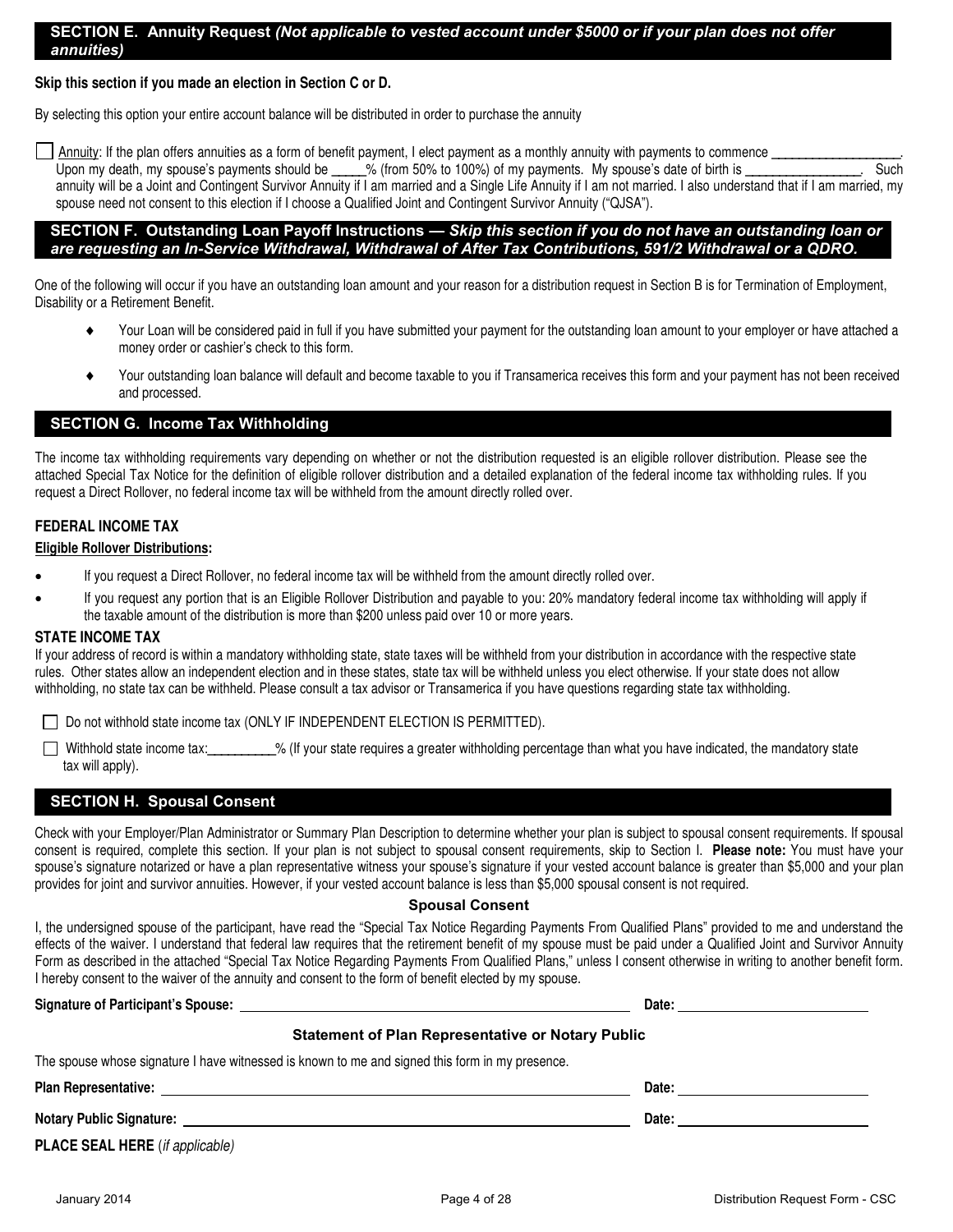#### **SECTION I. Participant Signature**

My signature acknowledges that I have read, understand and agree to all the terms of this Distribution Request form, and affirm that all information that I have provided is true and correct. Further, I acknowledge that I have received the "Special Tax Notice Regarding Payments From Qualified Plans" and other required notices. The above information is true and correct to the best of my knowledge. I further understand that I may revoke this election at any time prior to the distribution taking place.

**Signature of Participant Date** 

PARTICIPANT: RETURN COMPLETED FORM TO YOUR PLAN ADMINISTRATOR FOR PROCESSING

**Section J. For Completion by Plan Administrator, Trustee Or Authorized Signer Only**

| Plan Name                                                         |                                                                                                                       |                                    |                                                                                                                                                                                                                                                                                                                                                                                                                                                              |
|-------------------------------------------------------------------|-----------------------------------------------------------------------------------------------------------------------|------------------------------------|--------------------------------------------------------------------------------------------------------------------------------------------------------------------------------------------------------------------------------------------------------------------------------------------------------------------------------------------------------------------------------------------------------------------------------------------------------------|
| <b>Contract Number</b>                                            | Sub ID/Division # (if applicable)                                                                                     | Participant's SSN #                | Participant's Termination Date (if applicable):                                                                                                                                                                                                                                                                                                                                                                                                              |
|                                                                   | The Participant is entitled to a vested benefit of ____________________% of company matching contributions.           |                                    |                                                                                                                                                                                                                                                                                                                                                                                                                                                              |
|                                                                   | The Participant is entitled to a vested benefit of _____________________________                                      | % of profit sharing contributions. |                                                                                                                                                                                                                                                                                                                                                                                                                                                              |
|                                                                   | The number of hours worked in the Plan Year of Termination: ____________________                                      |                                    |                                                                                                                                                                                                                                                                                                                                                                                                                                                              |
| data in Transamerica's recordkeeping system.                      | Is payment of this benefit subject to Plan Termination?                                                               | Yes<br>No.<br>$\Box$               | Please refer to your Plan Document for the vesting schedule. If this information is not provided, the distribution will be processed with the                                                                                                                                                                                                                                                                                                                |
| payment of the requested benefit.                                 |                                                                                                                       |                                    | By signing below, I hereby authorize Transamerica to process the distribution described in this form. This request is in compliance with plan provisions.<br>If spousal consent is not provided, then in accordance with the terms and provisions of the plan and under the current law, spousal consent is not required for<br>If this request is for a disability distribution, I certify that the participant meets the requirements of Section 72(m)(7). |
|                                                                   | Only submit this form after final contributions and loan repayments have been processed for termination distributions |                                    |                                                                                                                                                                                                                                                                                                                                                                                                                                                              |
| Be sure to keep a copy for your records.<br>$\subset \mathcal{F}$ | This form cannot be processed without the Plan Administrator, Trustee or Authorized Signer's signature.               |                                    | Once this form has been completed with all of the necessary information and required signatures, please forward to the Processing Center.                                                                                                                                                                                                                                                                                                                    |
|                                                                   | By: Signature of Plan Administrator, Trustee or Authorized Signer                                                     |                                    | Date                                                                                                                                                                                                                                                                                                                                                                                                                                                         |
| ستي س                                                             |                                                                                                                       |                                    |                                                                                                                                                                                                                                                                                                                                                                                                                                                              |
|                                                                   | Print Name of Plan Administrator, Trustee or Authorized Signer                                                        |                                    | Date                                                                                                                                                                                                                                                                                                                                                                                                                                                         |
|                                                                   |                                                                                                                       |                                    |                                                                                                                                                                                                                                                                                                                                                                                                                                                              |
|                                                                   |                                                                                                                       |                                    |                                                                                                                                                                                                                                                                                                                                                                                                                                                              |

**FOR PLAN ADMINISTRATOR USE ONLY - MAIL TO**: 8488 Shepherd Farm Drive, West Chester, OH 45069,**Fax #:** (877) 449-4443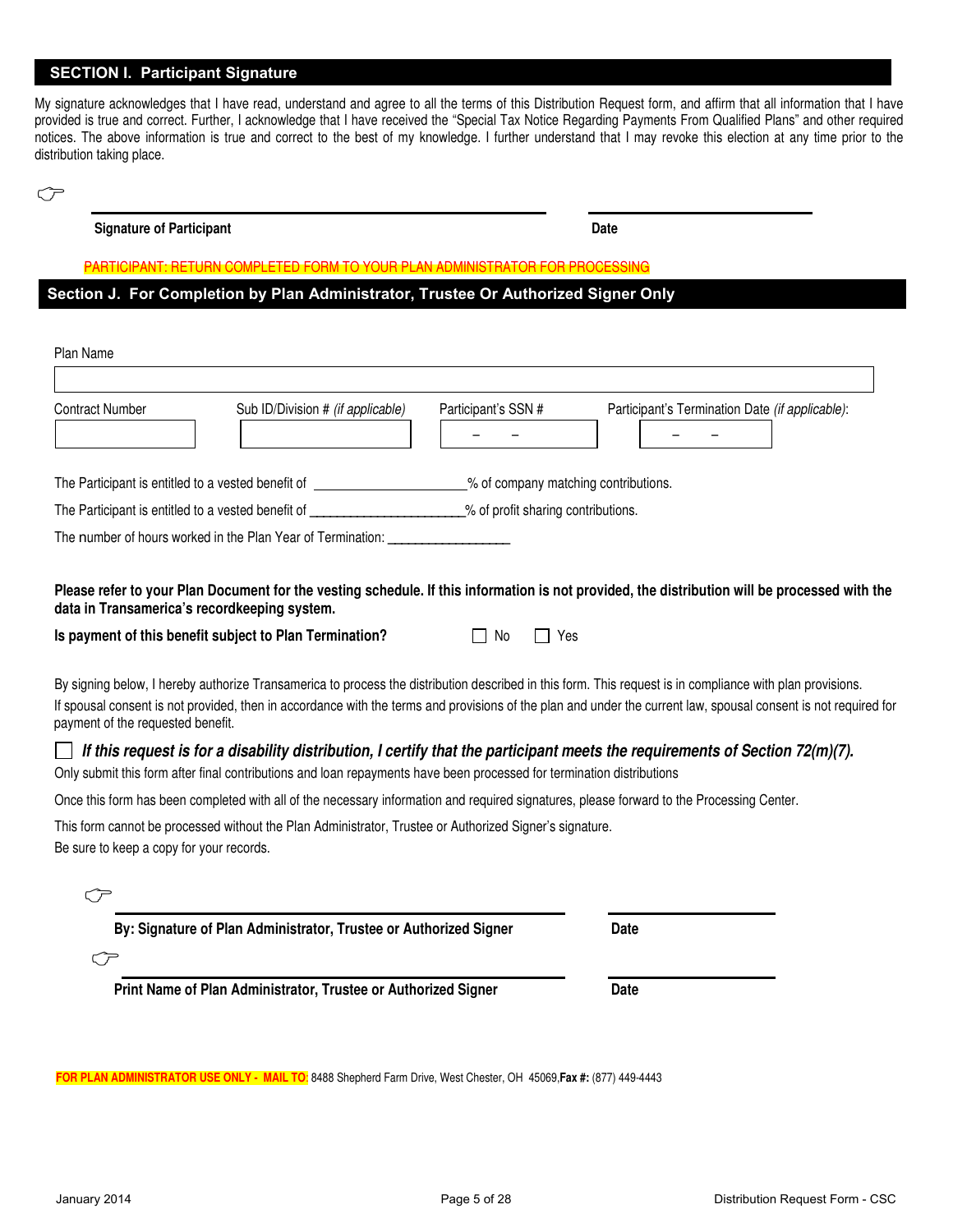# **SPECIAL TAX NOTICE REGARDING PAYMENTS FROM QUALIFIED PLANS**

#### **YOUR ROLLOVER OPTIONS**

You are receiving this notice because all or a portion of a payment you are receiving from your Employer's plan (the "Plan") is eligible to be rolled over to an IRA, a Roth IRA, an employer plan, or a designated Roth account in an employer plan. This notice is intended to help you decide whether to do a rollover.

This notice describes the rollover rules that apply to two types of payments that you may be eligible to receive from the Plan: payments that are from a designated Roth account and payments that are not from a designated Roth account. A designated Roth account is a type of account with special tax rules that is available in some employer plans. If you are eligible to receive payments from the Plan that are from a designated Roth account and payments that are not from such an account, the Plan administrator or the payor will tell you the amount that is being paid from each account.

Rules that apply to most payments from a plan are described in the "General Information About Rollovers" section. In addition, additional rules that apply to most payments from a designated Roth account are described in the "General Information About Rollovers From A Designated Roth Account" section. Special rules that only apply in certain circumstances are described in the "Special Rules and Options" section.

#### **Your Right to Waive the 30-Day Notice Period**

Generally, neither a Direct Rollover nor a payment can be made from the plan until at least 30 days after your receipt of **this** notice. Thus, after receiving this notice, you have at least 30 days to consider whether or not to have your withdrawal directly rolled over. If you do not wish to wait until this 30-day notice period ends before your election is processed, you may waive the notice period by making an affirmative election indicating whether or not you wish to make a Direct Rollover. Your withdrawal will then be processed in accordance with your election as soon as practical after it is received by the Plan Administrator.

# **GENERAL INFORMATION ABOUT ROLLOVERS**

# **How can a rollover affect my taxes?**

You will be taxed on a payment from the Plan if you do not roll it over. If you are under age 59 1/2 and do not do a rollover, you will also have to pay a 10% additional income tax on early distributions (unless an exception applies). However, if you do a rollover, you will not have to pay tax until you receive payments later and the 10% additional income tax will not apply if those payments are made after you are age 59 1/2 (or if an exception applies).

# **Where may I roll over the payment?**

You may roll over the payment to either an IRA (an individual retirement account or individual retirement annuity) or an employer plan (a tax-qualified plan, section 403(b) plan, or governmental section 457(b) plan) that will accept the rollover. The rules of the IRA or employer plan that holds the rollover will determine your investment options, fees, and rights to payment from the IRA or employer plan (for example, no spousal consent rules apply to IRAs and IRAs may not provide loans). Further, the amount rolled over will become subject to the tax rules that apply to the IRA or employer plan.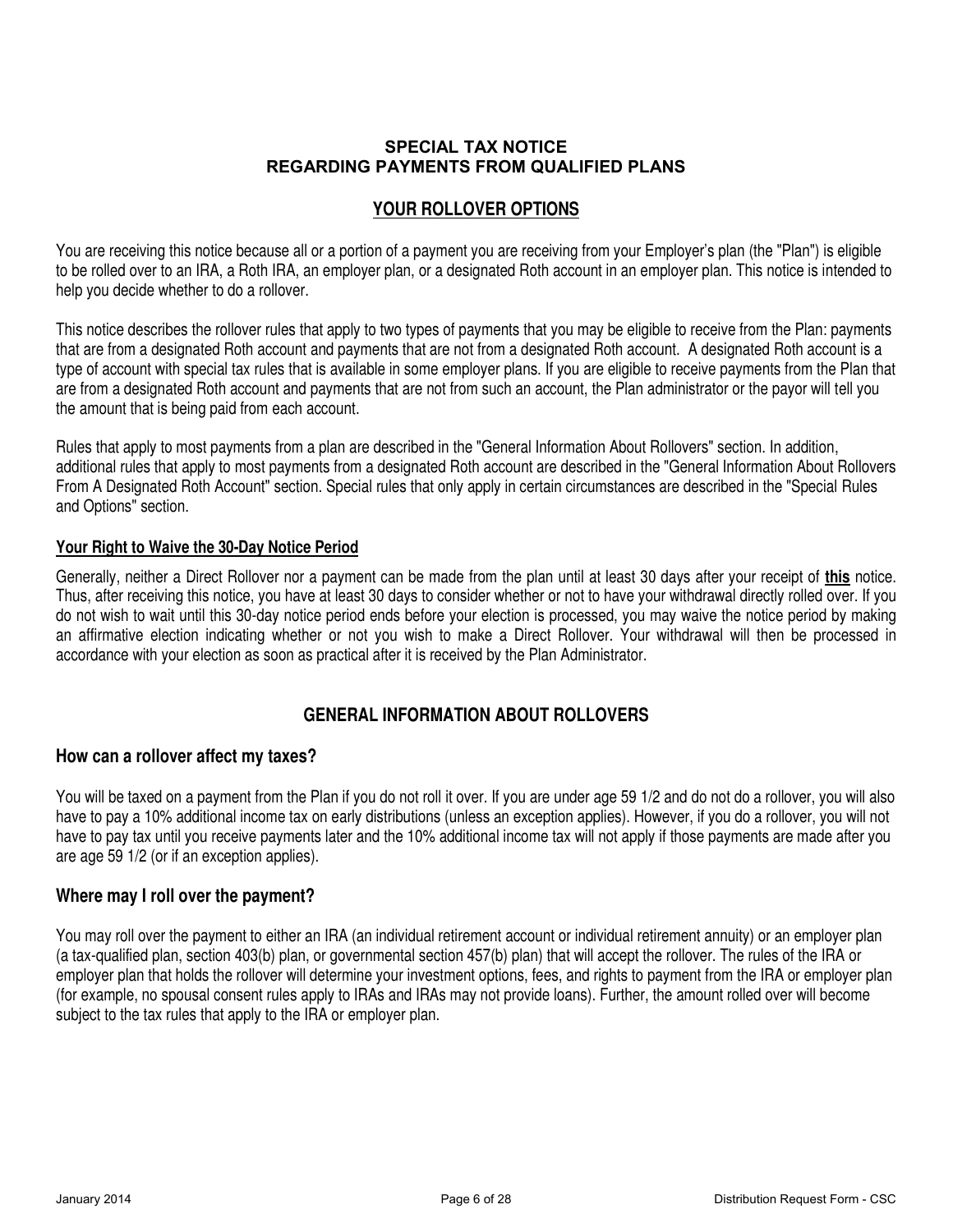# **How do I do a rollover?**

There are two ways to do a rollover. You can do either a direct rollover or a 60-day rollover.

If you do a direct rollover, the Plan will make the payment directly to your IRA or an employer plan. You should contact the IRA sponsor or the administrator of the employer plan for information on how to do a direct rollover.

If you do not do a direct rollover, you may still do a rollover by making a deposit into an IRA or eligible employer plan that will accept it. You will have 60 days after you receive the payment to make the deposit. If you do not do a direct rollover, the Plan is required to withhold 20% of the payment for federal income taxes (up to the amount of cash and property received other than employer stock). This means that, in order to roll over the entire payment in a 60-day rollover, you must use other funds to make up for the 20% withheld. If you do not roll over the entire amount of the payment, the portion not rolled over will be taxed and will be subject to the 10% additional income tax on early distributions if you are under age 59 1/2 (unless an exception applies).

# **How much may I roll over?**

If you wish to do a rollover, you may roll over all or part of the amount eligible for rollover. Any payment from the Plan is eligible for rollover, except:

- Certain payments spread over a period of at least 10 years or over your life or life expectancy (or the lives or joint life expectancy of you and your beneficiary)
- Required minimum distributions after age 70 1/2 (or after death)
- Hardship distributions
- ESOP dividends
- Corrective distributions of contributions that exceed tax law limitations
- Loans treated as deemed distributions (for example, loans in default due to missed payments before your employment ends)
- Cost of life insurance paid by the Plan
- Contributions made under special automatic enrollment rules that are withdrawn pursuant to your request within 90 days of enrollment
- Amounts treated as distributed because of a prohibited allocation of S corporation stock under an ESOP (also, there will generally be adverse tax consequences if you roll over a distribution of S corporation stock to an IRA).

The Plan administrator or the payor can tell you what portion of a payment is eligible for rollover.

# **If I don't do a rollover, will I have to pay the 10% additional income tax on early distributions?**

If you are under age 59 1/2, you will have to pay the 10% additional income tax on early distributions for any payment from the Plan (including amounts withheld for income tax) that you do not roll over, unless one of the exceptions listed below applies. This tax is in addition to the regular income tax on the payment not rolled over.

The 10% additional income tax does not apply to the following payments from the Plan:

- Payments made after you separate from service if you will be at least age 55 in the year of the separation
- Payments that start after you separate from service if paid at least annually in equal or close to equal amounts over your life or life expectancy (or the lives or joint life expectancy of you and your beneficiary)
- Payments from a governmental defined benefit pension plan made after you separate from service if you are a public safety employee and you are at least age 50 in the year of the separation
- Payments made due to disability
- Payments after your death
- Payments of ESOP dividends
- Corrective distributions of contributions that exceed tax law limitations
- Cost of life insurance paid by the Plan
- Payments made directly to the government to satisfy a federal tax levy
- Payments made under a qualified domestic relations order (QDRO)
- Payments up to the amount of your deductible medical expenses
- Certain payments made while you are on active duty if you were a member of a reserve component called to duty after September 11, 2001 for more than 179 days
- Payments of certain automatic enrollment contributions requested to be withdrawn within 90 days of the first contribution.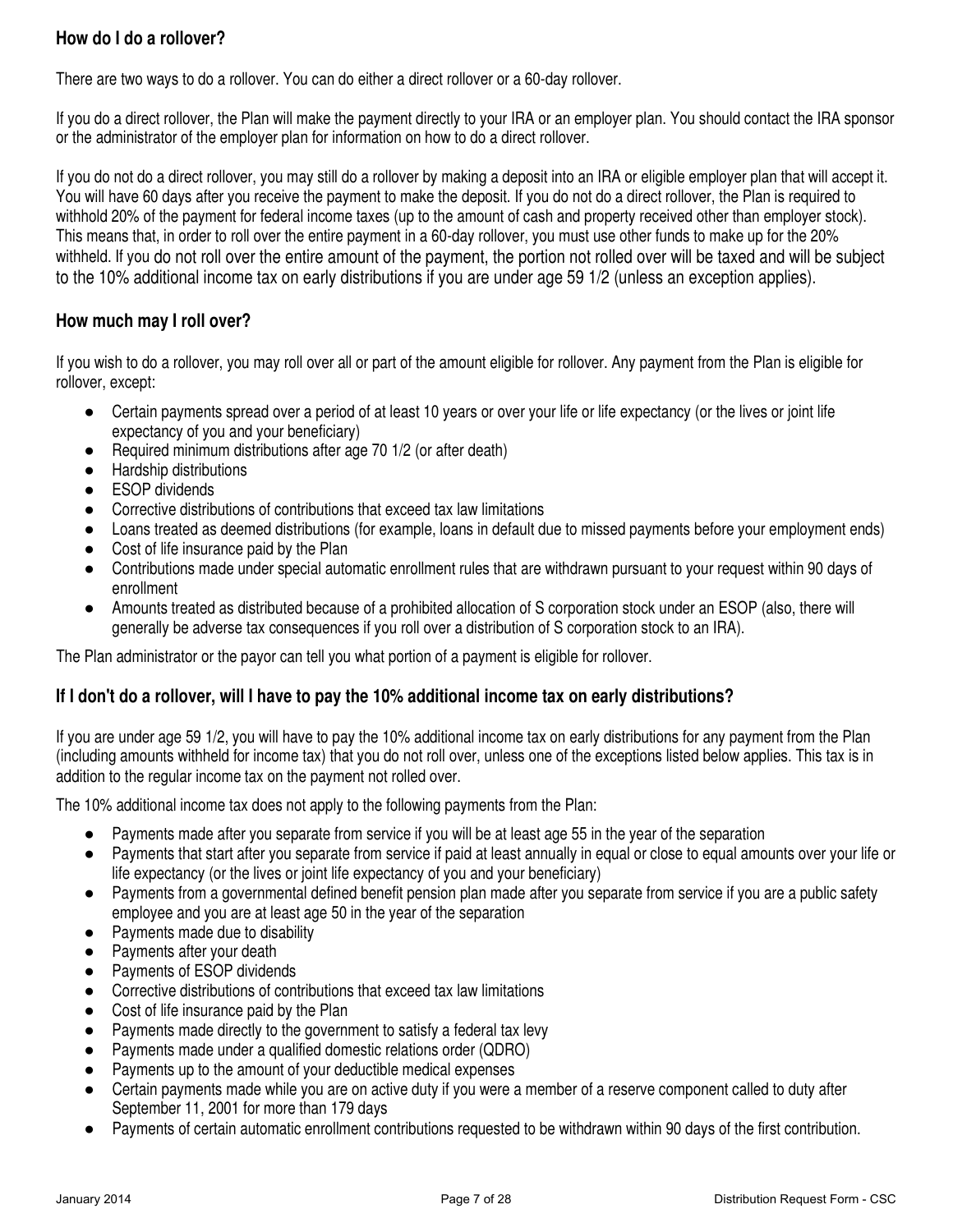# **If I do a rollover to an IRA, will the 10% additional income tax apply to early distributions from the IRA?**

If you receive a payment from an IRA when you are under age 59 1/2, you will have to pay the 10% additional income tax on early distributions from the IRA, unless an exception applies. In general, the exceptions to the 10% additional income tax for early distributions from an IRA are the same as the exceptions listed above for early distributions from a plan. However, there are a few differences for payments from an IRA, including:

- There is no exception for payments after separation from service that are made after age 55.
- The exception for qualified domestic relations orders (QDROs) does not apply (although a special rule applies under which, as part of a divorce or separation agreement, a tax-free transfer may be made directly to an IRA of a spouse or former spouse).
- The exception for payments made at least annually in equal or close to equal amounts over a specified period applies without regard to whether you have had a separation from service.
- There are additional exceptions for (1) payments for qualified higher education expenses, (2) payments up to \$10,000 used in a qualified first-time home purchase, and (3) payments after you have received unemployment compensation for 12 consecutive weeks (or would have been eligible to receive unemployment compensation but for self-employed status).

# **Will I owe State income taxes?**

This notice does not describe any State or local income tax rules (including withholding rules).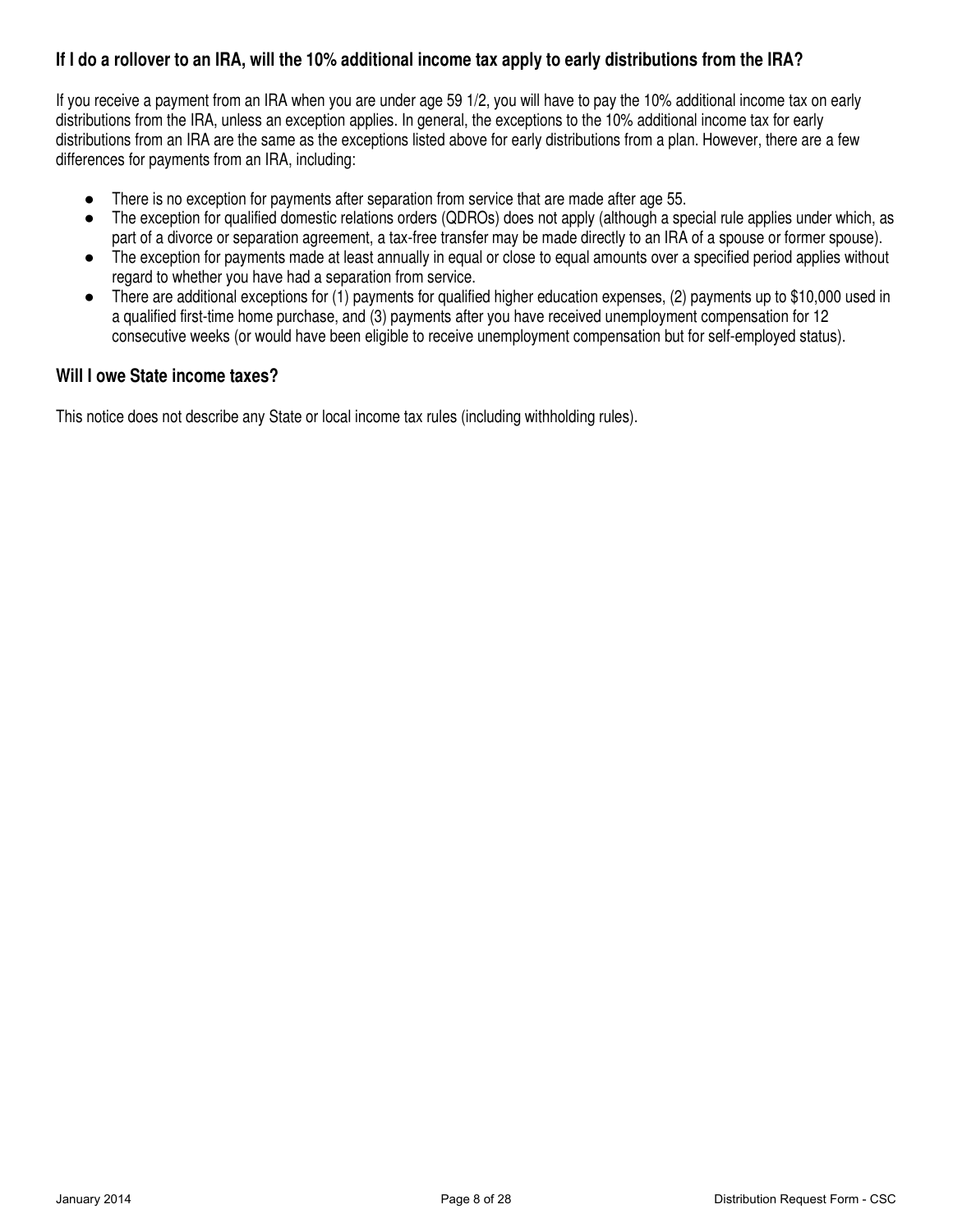# **GENERAL INFORMATION ABOUT ROLLOVERS FROM A DESIGNATED ROTH ACCOUNT**

# **How can a rollover affect my taxes?**

After-tax contributions included in a payment from a designated Roth account are not taxed, but earnings might be taxed. The tax treatment of earnings included in the payment depends on whether the payment is a qualified distribution. If a payment is only part of your designated Roth account, the payment will include an allocable portion of the earnings in your designated Roth account.

If the payment from the Plan is not a qualified distribution and you do not do a rollover to a Roth IRA or a designated Roth account in an employer plan, you will be taxed on the earnings in the payment. If you are under age 59 1/2, a 10% additional income tax on early distributions will also apply to the earnings (unless an exception applies). However, if you do a rollover, you will not have to pay taxes currently on the earnings and you will not have to pay taxes later on payments that are qualified distributions.

If the payment from the Plan is a qualified distribution, you will not be taxed on any part of the payment even if you do not do a rollover. If you do a rollover, you will not be taxed on the amount you roll over and any earnings on the amount you roll over will not be taxed if paid later in a qualified distribution.

A qualified distribution from a designated Roth account in the Plan is a payment made after you are age 59 1/2 (or after your death or disability) and after you have had a designated Roth account in the Plan for at least 5 years. In applying the 5-year rule, you count from January 1 of the year your first contribution was made to the designated Roth account. However, if you did a direct rollover to a designated Roth account in the Plan from a designated Roth account in another employer plan, your participation will count from January 1 of the year your first contribution was made to the designated Roth account in the Plan or, if earlier, to the designated Roth account in the other employer plan.

# **Where may I roll over the payment?**

You may roll over the payment to either a Roth IRA (a Roth individual retirement account or Roth individual retirement annuity) or a designated Roth account in an employer plan (a tax-qualified plan or section 403(b) plan) that will accept the rollover. The rules of the Roth IRA or employer plan that holds the rollover will determine your investment options, fees, and rights to payment from the Roth IRA or employer plan (for example, no spousal consent rules apply to Roth IRAs and Roth IRAs may not provide loans). Further, the amount rolled over will become subject to the tax rules that apply to the Roth IRA or the designated Roth account in the employer plan. In general, these tax rules are similar to those described elsewhere in this notice, but differences include:

- If you do a rollover to a Roth IRA, all of your Roth IRAs will be considered for purposes of determining whether you have satisfied the 5-year rule (counting from January 1 of the year for which your first contribution was made to any of your Roth IRAs).
- If you do a rollover to a Roth IRA, you will not be required to take a distribution from the Roth IRA during your lifetime and you must keep track of the aggregate amount of the after-tax contributions in all of your Roth IRAs (in order to determine your taxable income for later Roth IRA payments that are not qualified distributions).
- Eligible rollover distributions from a Roth IRA can only be rolled over to another Roth IRA.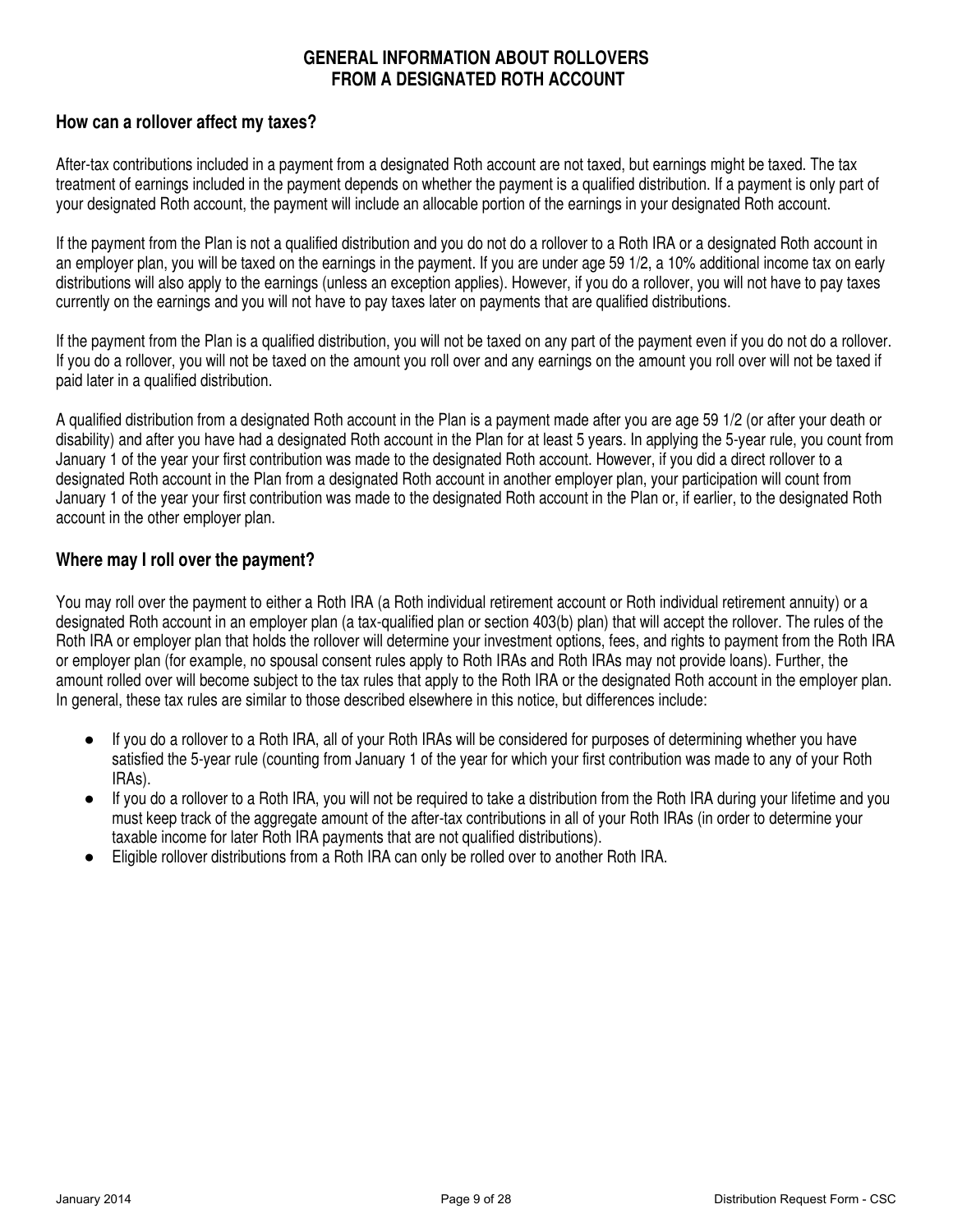# **How do I do a rollover?**

There are two ways to do a rollover. You can either do a direct rollover or a 60-day rollover.

If you do a direct rollover, the Plan will make the payment directly to your Roth IRA or designated Roth account in an employer plan. You should contact the Roth IRA sponsor or the administrator of the employer plan for information on how to do a direct rollover.

If you do not do a direct rollover, you may still do a rollover by making a deposit within 60 days into a Roth IRA, whether the payment is a qualified or nonqualified distribution. In addition, you can do a rollover by making a deposit within 60 days into a designated Roth account in an employer plan if the payment is a nonqualified distribution and the rollover does not exceed the amount of the earnings in the payment. You cannot do a 60-day rollover to an employer plan of any part of a qualified distribution. If you receive a distribution that is a nonqualified distribution and you do not roll over an amount at least equal to the earnings allocable to the distribution, you will be taxed on the amount of those earnings not rolled over, including the 10% additional income tax on early distributions if you are under age 59 1/2 (unless an exception applies).

If you do a direct rollover of only a portion of the amount paid from the Plan and a portion is paid to you, each of the payments will include an allocable portion of the earnings in your designated Roth account.

If you do not do a direct rollover and the payment is not a qualified distribution, the Plan is required to withhold 20% of the earnings for federal income taxes (up to the amount of cash and property received other than employer stock). This means that, in order to roll over the entire payment in a 60-day rollover to a Roth IRA, you must use other funds to make up for the 20% withheld.

# **How much may I roll over?**

If you wish to do a rollover, you may roll over all or part of the amount eligible for rollover. Any payment from the Plan is eligible for rollover, except:

- Certain payments spread over a period of at least 10 years or over your life or life expectancy (or the lives or joint life expectancy of you and your beneficiary)
- Required minimum distributions after age 70 1/2 (or after death)
- Hardship distributions
- ESOP dividends
- Corrective distributions of contributions that exceed tax law limitations
- Loans treated as deemed distributions (for example, loans in default due to missed payments before your employment ends)
- Cost of life insurance paid by the Plan
- Contributions made under special automatic enrollment rules that are withdrawn pursuant to your request within 90 days of enrollment
- Amounts treated as distributed because of a prohibited allocation of S corporation stock under an ESOP (also, there will generally be adverse tax consequences if S corporation stock is held by an IRA).

The Plan administrator or the payor can tell you what portion of a payment is eligible for rollover.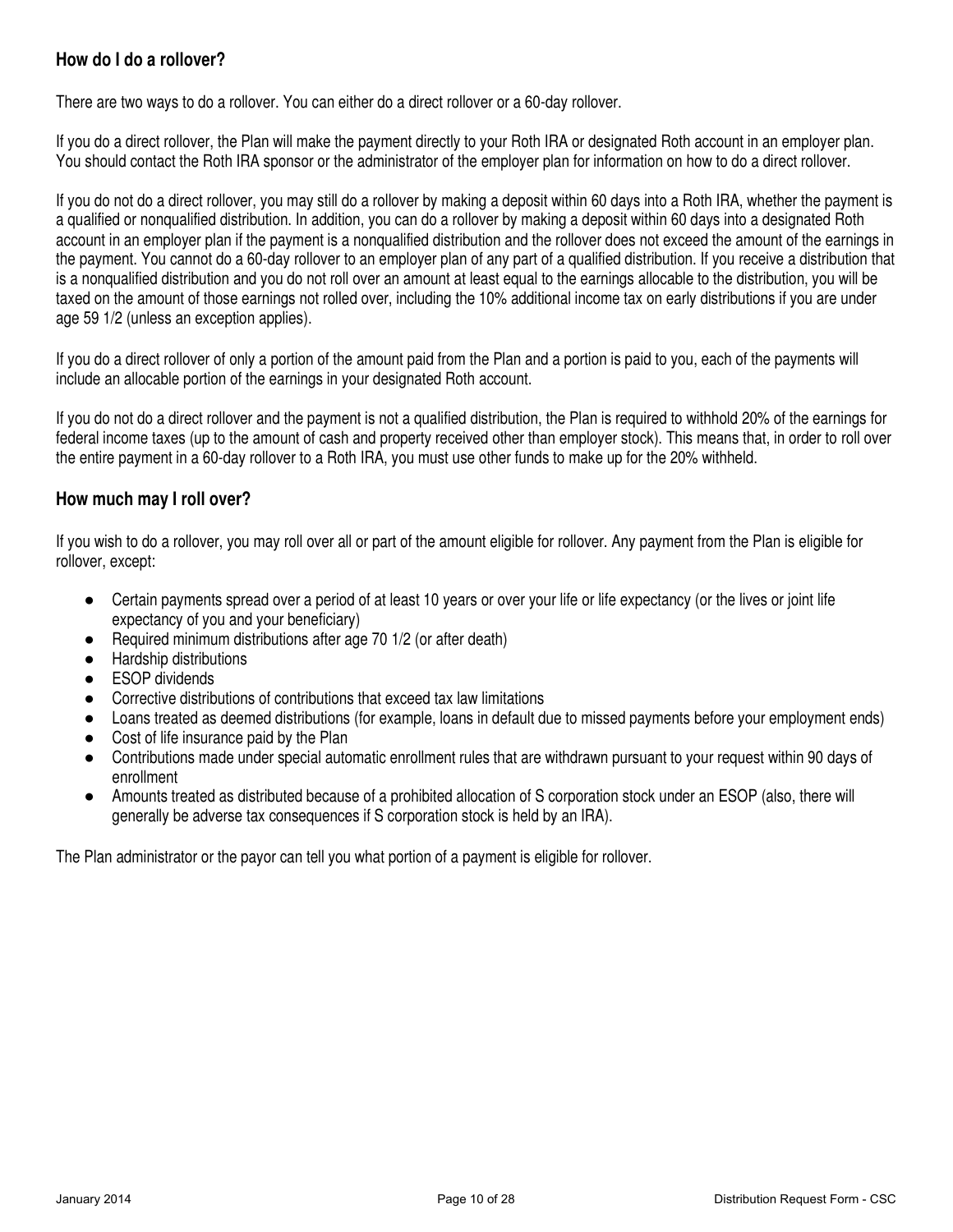# **If I don't do a rollover, will I have to pay the 10% additional income tax on early distributions?**

If a payment is not a qualified distribution and you are under age 59 1/2, you will have to pay the 10% additional income tax on early distributions with respect to the earnings allocated to the payment that you do not roll over (including amounts withheld for income tax), unless one of the exceptions listed below applies. This tax is in addition to the regular income tax on the earnings not rolled over.

The 10% additional income tax does not apply to the following payments from the Plan:

- Payments made after you separate from service if you will be at least age 55 in the year of the separation
- Payments that start after you separate from service if paid at least annually in equal or close to equal amounts over your life or life expectancy (or the lives or joint life expectancy of you and your beneficiary)
- Payments made due to disability
- Payments after your death
- Payments of ESOP dividends
- Corrective distributions of contributions that exceed tax law limitations
- Cost of life insurance paid by the Plan
- Payments made directly to the government to satisfy a federal tax levy
- Payments made under a qualified domestic relations order (QDRO)
- Payments up to the amount of your deductible medical expenses
- Certain payments made while you are on active duty if you were a member of a reserve component called to duty after September 11, 2001 for more than 179 days
- Payments of certain automatic enrollment contributions requested to be withdrawn within 90 days of the first contribution.

# **If I do a rollover to a Roth IRA, will the 10% additional income tax apply to early distributions from the IRA?**

If you receive a payment from a Roth IRA when you are under age 59 1/2, you will have to pay the 10% additional income tax on early distributions on the earnings paid from the Roth IRA, unless an exception applies or the payment is a qualified distribution. In general, the exceptions to the 10% additional income tax for early distributions from a Roth IRA listed above are the same as the exceptions for early distributions from a plan. However, there are a few differences for payments from a Roth IRA, including:

- There is no special exception for payments after separation from service.
- The exception for qualified domestic relations orders (QDROs) does not apply (although a special rule applies under which, as part of a divorce or separation agreement, a tax-free transfer may be made directly to a Roth IRA of a spouse or former spouse).
- The exception for payments made at least annually in equal or close to equal amounts over a specified period applies without regard to whether you have had a separation from service.
- There are additional exceptions for (1) payments for qualified higher education expenses, (2) payments up to \$10,000 used in a qualified first-time home purchase, and (3) payments after you have received unemployment compensation for 12 consecutive weeks (or would have been eligible to receive unemployment compensation but for self-employed status).

# **Will I owe State income taxes?**

This notice does not describe any State or local income tax rules (including withholding rules).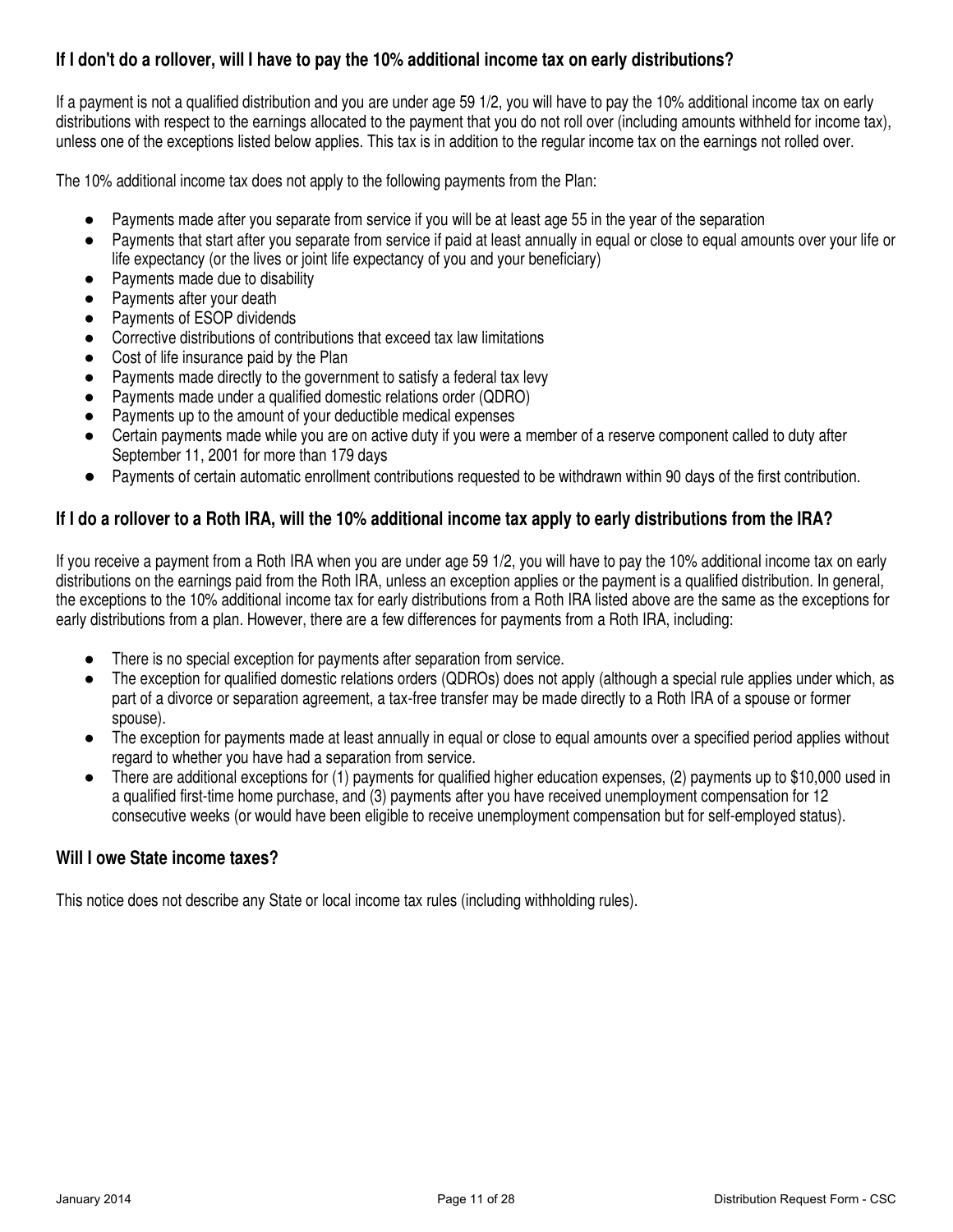# **SPECIAL RULES AND OPTIONS**

# **If your payment includes after-tax contributions (other than payments from a designated Roth account)**

After-tax contributions included in a payment are not taxed. If a payment is only part of your benefit, an allocable portion of your after-tax contributions is generally included in the payment. If you have pre-1987 after-tax contributions maintained in a separate account, a special rule may apply to determine whether the after-tax contributions are included in a payment.

You may roll over to an IRA a payment that includes after-tax contributions through either a direct rollover or a 60-day rollover. You must keep track of the aggregate amount of the after-tax contributions in all of your IRAs (in order to determine your taxable income for later payments from the IRAs). If you do a direct rollover of only a portion of the amount paid from the Plan and a portion is paid to you, each of the payments will include an allocable portion of the after-tax contributions. If you do a 60-day rollover to an IRA of only a portion of the payment made to you, the after-tax contributions are treated as rolled over last. For example, assume you are receiving a complete distribution of your benefit which totals \$12,000, of which \$2,000 is after-tax contributions. In this case, if you roll over \$10,000 to an IRA in a 60-day rollover, no amount is taxable because the \$2,000 amount not rolled over is treated as being after-tax contributions.

You may roll over to an employer plan all of a payment that includes after-tax contributions, but only through a direct rollover (and only if the receiving plan separately accounts for after-tax contributions and is not a governmental section 457(b) plan). You can do a 60-day rollover to an employer plan of part of a payment that includes after-tax contributions, but only up to the amount of the payment that would be taxable if not rolled over.

# **If you miss the 60-day rollover deadline**

Generally, the 60-day rollover deadline cannot be extended. However, the IRS has the limited authority to waive the deadline under certain extraordinary circumstances, such as when external events prevented you from completing the rollover by the 60-day rollover deadline. To apply for a waiver, you must file a private letter ruling request with the IRS. Private letter ruling requests require the payment of a nonrefundable user fee. For more information, see IRS Publication 590, Individual Retirement Arrangements (IRAs).

# **If your payment includes employer stock that you do not roll over**

If you do not do a rollover, or if you receive a distribution from a designated Roth account that is not a qualified distribution and you do not roll it over, you can apply a special rule to payments of employer stock (or other employer securities) that are paid in a lump sum after separation from service (or after age 59 1/2, disability, or the participant's death). Under the special rule, the net unrealized appreciation on the stock included in the earnings in the payment will not be taxed when distributed to you from the Plan and will be taxed at capital gain rates when you sell the stock. If you do a rollover for a payment that includes employer stock, or if you receive a distribution from a designated Roth account and you do a rollover to a Roth IRA for a nonqualified distribution that includes employer stock (for example, by selling the stock and rolling over the proceeds within 60 days of the distribution), you will not have any taxable income and the special rule relating to the distributed employer stock will not apply to any subsequent payments from the IRA, Roth IRA, or employer plan, as applicable. Net unrealized appreciation is generally the increase in the value of the employer stock after it was acquired by the Plan. The Plan administrator can tell you the amount of any net unrealized appreciation.

If you receive a payment from a designated Roth account that is a qualified distribution that includes employer stock and you do not roll it over, your basis in the stock (used to determine gain or loss when you later sell the stock) will equal the fair market value of the stock at the time of the payment from the Plan.

# **If you have an outstanding loan that is being offset**

If you have an outstanding loan from the Plan, your Plan benefit may be offset by the amount of the loan, typically when your employment ends. The loan offset amount is treated as a distribution to you at the time of the offset and, if the distribution is a nonqualified distribution, the earnings in the loan offset will be taxed (including the 10% additional income tax on early distributions, unless an exception applies) unless you do a 60-day rollover in the amount of the earnings in the loan offset to an IRA, Roth IRA, employer plan, or designated Roth account in an employer plan, as applicable.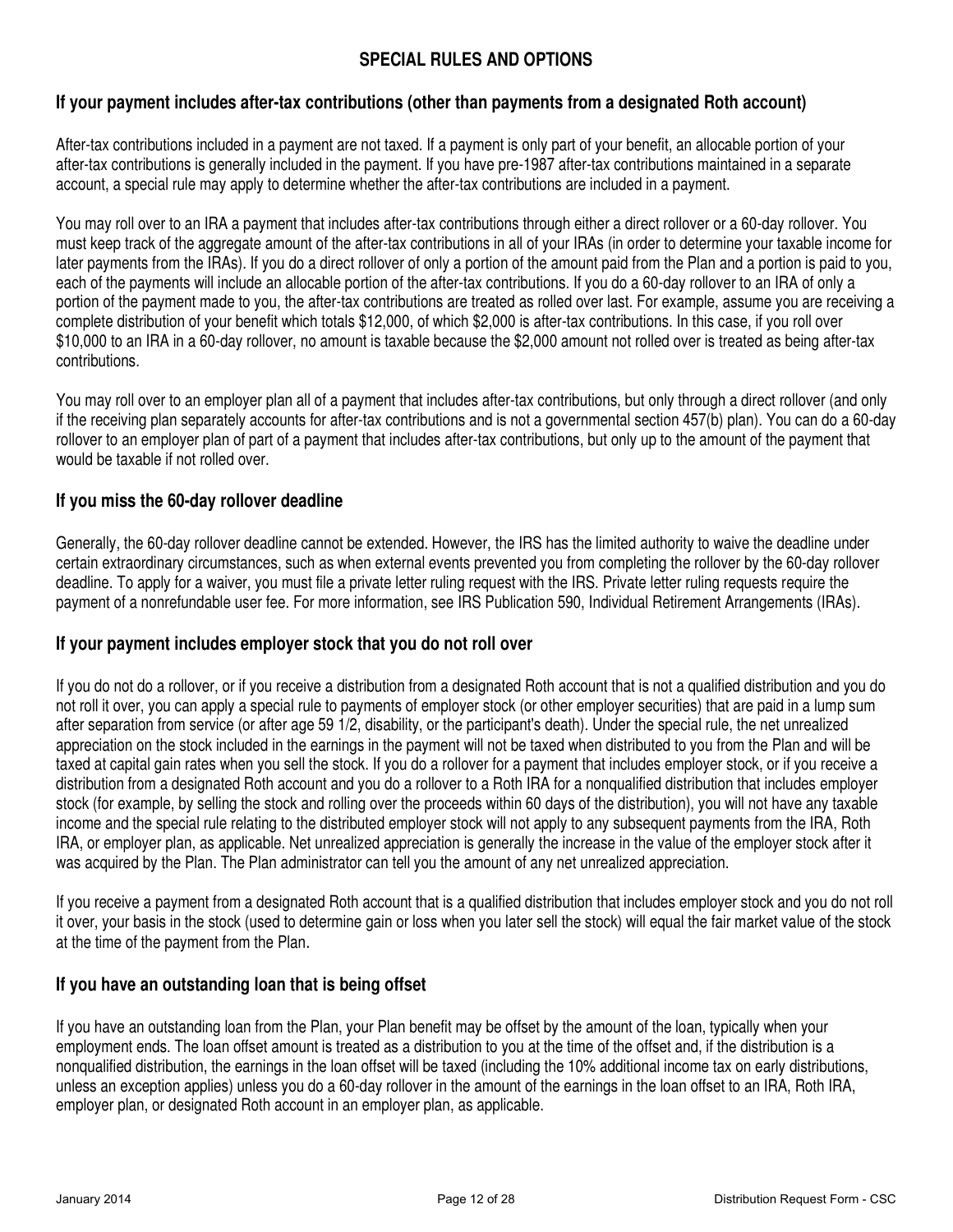# **If you were born on or before January 1, 1936**

If you were born on or before January 1, 1936, and receive a lump sum distribution (or you receive a distribution from a designated Roth account that is not a qualified distribution) that you do not roll over, special rules for calculating the amount of the tax on the earnings in the payment might apply to you. For more information, see IRS Publication 575, Pension and Annuity Income.

# **If your payment is from a governmental section 457(b) plan**

If the Plan is a governmental section 457(b) plan, the same rules described elsewhere in this notice generally apply, allowing you to roll over the payment to an IRA or an employer plan that accepts rollovers. One difference is that, if you do not do a rollover, you will not have to pay the 10% additional income tax on early distributions from the Plan even if you are under age 59 1/2 (unless the payment is from a separate account holding rollover contributions that were made to the Plan from a tax-qualified plan, a section 403(b) plan, or an IRA). However, if you do a rollover to an IRA or to an employer plan that is not a governmental section 457(b) plan, a later distribution made before age 59 1/2 will be subject to the 10% additional income tax on early distributions (unless an exception applies). Other differences are that you cannot do a rollover if the payment is due to an "unforeseeable emergency" and the special rules under "If your payment includes employer stock that you do not roll over" and "If you were born on or before January 1, 1936" do not apply.

# **If are an eligible retired public safety officer (and, for those who receive distributions from a designated Roth account, you receive a nonqualified distribution), and your pension payment is used to pay for health coverage or qualified long-term care insurance**

If the Plan is a governmental plan, you retired as a public safety officer, and your retirement was by reason of disability or was after normal retirement age, you can exclude from your taxable income nonqualified distributions paid directly as premiums to an accident or health plan (or a qualified long-term care insurance contract) that your employer maintains for you, your spouse, or your dependents, up to a maximum of \$3,000 annually. For this purpose, a public safety officer is a law enforcement officer, firefighter, chaplain, or member of a rescue squad or ambulance crew.

# **If you roll over your payment to a Roth IRA (applicable to payments that do NOT come from designated Roth accounts only)**

You can roll over a payment from the Plan made before January 1, 2010 to a Roth IRA only if your modified adjusted gross income is not more than \$100,000 for the year the payment is made to you and, if married, you file a joint return. These limitations do not apply to payments made to you from the Plan after 2009. If you wish to roll over the payment to a Roth IRA, but you are not eligible to do a rollover to a Roth IRA until after 2009, you can do a rollover to a traditional IRA and then, after 2009, elect to convert the traditional IRA into a Roth IRA.

If you roll over the payment to a Roth IRA, a special rule applies under which the amount of the payment rolled over (reduced by any after-tax amounts) will be taxed. However, the 10% additional income tax on early distributions will not apply (unless you take the amount rolled over out of the Roth IRA within 5 years, counting from January 1 of the year of the rollover). For payments from the Plan during 2010 that are rolled over to a Roth IRA, the taxable amount can be spread over a 2-year period starting in 2011.

If you roll over the payment to a Roth IRA, later payments from the Roth IRA that are qualified distributions will not be taxed (including earnings after the rollover). A qualified distribution from a Roth IRA is a payment made after you are age 59 1/2 (or after your death or disability, or as a qualified first-time homebuyer distribution of up to \$10,000) and after you have had a Roth IRA for at least 5 years. In applying this 5-year rule, you count from January 1 of the year for which your first contribution was made to a Roth IRA. Payments from the Roth IRA that are not qualified distributions will be taxed to the extent of earnings after the rollover, including the 10% additional income tax on early distributions (unless an exception applies). You do not have to take required minimum distributions from a Roth IRA during your lifetime. For more information, see IRS Publication 590, Individual Retirement Arrangements (IRAs).

You may also roll over a payment from the Plan to a designated Roth account in an employer plan.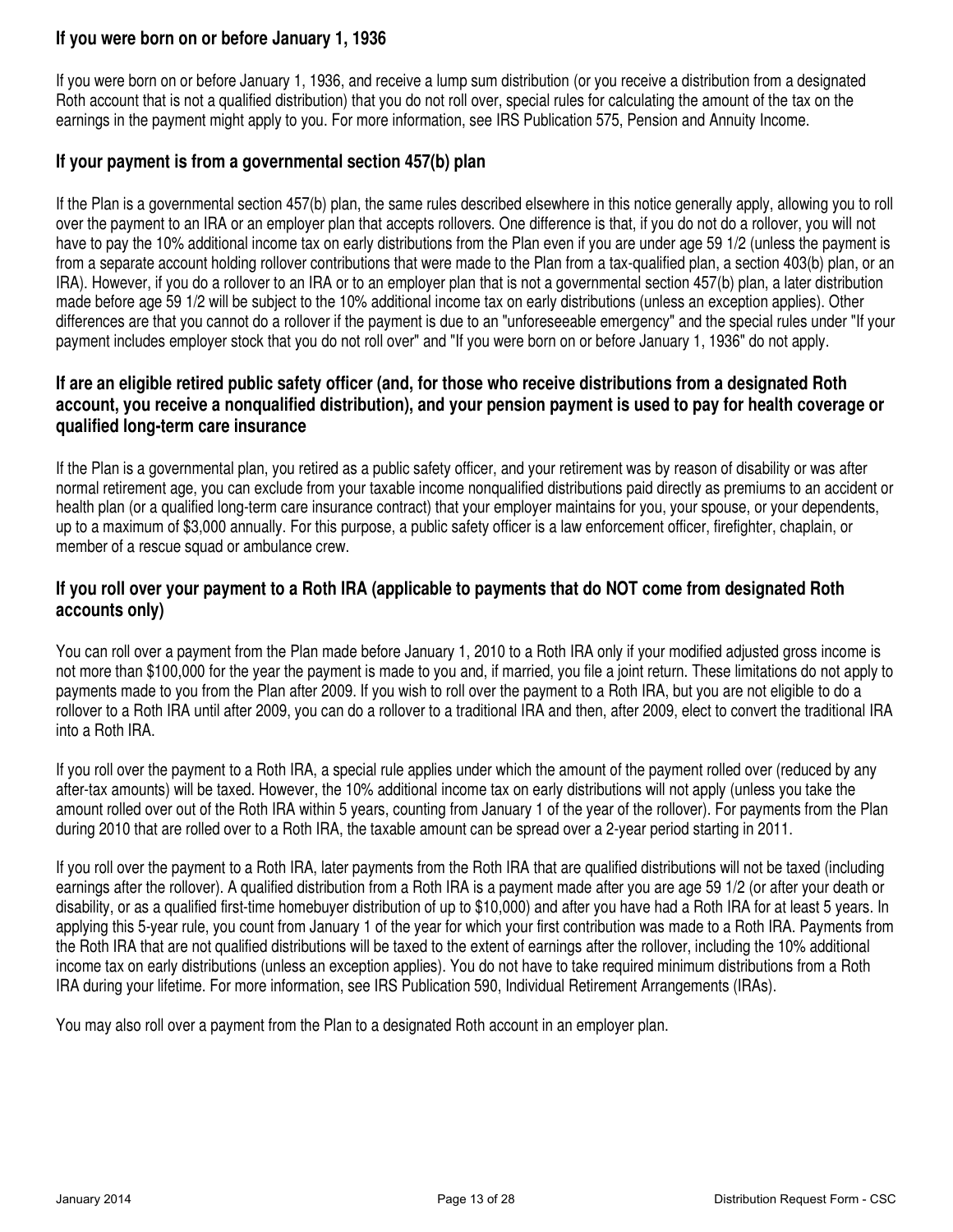# **If you complete an in-plan roll over to a designated Roth account in your plan (applicable to payments that do NOT come from designated Roth accounts only)**

If you roll over a payment to a designated Roth account in the plan, the amount of the payment rolled over (reduced by any after-tax amounts directly rolled over) will be taxed. However, the 10% additional tax on early distributions will not apply (unless you take the amount rolled over out of the designated Roth account within the 5-year period that begins on January 1 of the year of the rollover). For payments from the plan in 2010 that are rolled over to a designated Roth account in the plan (and that are not distributed from that account until after 2011), the taxable amount of the rollover will be taxed half in 2011 and half in 2012, unless you elect to be taxed in 2010.

If you roll over the payment to a designated Roth account in the plan, later payments from the designated Roth account that are qualified distributions will not be taxed (including earnings after the rollover). A qualified distribution from a designated Roth account is a payment made both after you attain age 59½ (or after your death or disability) and after you have had a designated Roth account in the plan for a period of at least 5 years. The 5-year period described in the preceding sentence begins on January 1 of the year your first contribution was made to the designated Roth account. However, if you made a direct rollover to a designated Roth account in the plan from a designated Roth account in a plan of another employer, the 5-year period begins on January 1 of the year your first contribution was made to the designated Roth account in the plan or, if earlier, to the designated Roth account in the plan of the other employer. Payments from the designated Roth account that are not qualified distributions will be taxed to the extent allocable to earnings after the rollover, including the 10% additional tax on early distributions (unless an exception applies).

# **If you are not a plan participant**

**Payments after death of the participant.** If you receive a distribution after the participant's death that you do not roll over, the distribution will generally be taxed in the same manner described elsewhere in this notice. However, the 10% additional income tax on early distributions and the special rules for public safety officers do not apply, and the special rule described under the section "If were born on or before January 1, 1936" applies only if the participant was born on or before January 1, 1936. Also, if you receive a distribution from a designated Roth account, whether the payment is a qualified distribution generally depends on when the participant first made a contribution to the designated Roth account in the Plan.

**If you are a surviving spouse.** If you receive a payment from the Plan as the surviving spouse of a deceased participant, you have the same rollover options that the participant would have had, as described elsewhere in this notice. In addition, if you choose to do a rollover to an IRA (or a Roth IRA, if the distribution is from a designated Roth account), you may treat the IRA as your own or as an inherited IRA.

An IRA you treat as your own is treated like any other IRA of yours, so that payments made to you before you are age 59 1/2 will be subject to the 10% additional income tax on early distributions (unless an exception applies) and required minimum distributions from your IRA do not have to start until after you are age 70 1/2.

If you treat the IRA as an inherited IRA, payments from the IRA will not be subject to the 10% additional income tax on early distributions. However, if the participant had started taking required minimum distributions, you will have to receive required minimum distributions from the inherited IRA. If the participant had not started taking required minimum distributions from the Plan, you will not have to start receiving required minimum distributions from the inherited IRA until the year the participant would have been age 70 1/2.

If you receive a distribution from a designated Roth account, a Roth IRA you treat as your own is treated like any other Roth IRA of yours, so that you will not have to receive any required minimum distributions during your lifetime and earnings paid to you in a nonqualified distribution before you are age 59 1/2 will be subject to the 10% additional income tax on early distributions (unless an exception applies).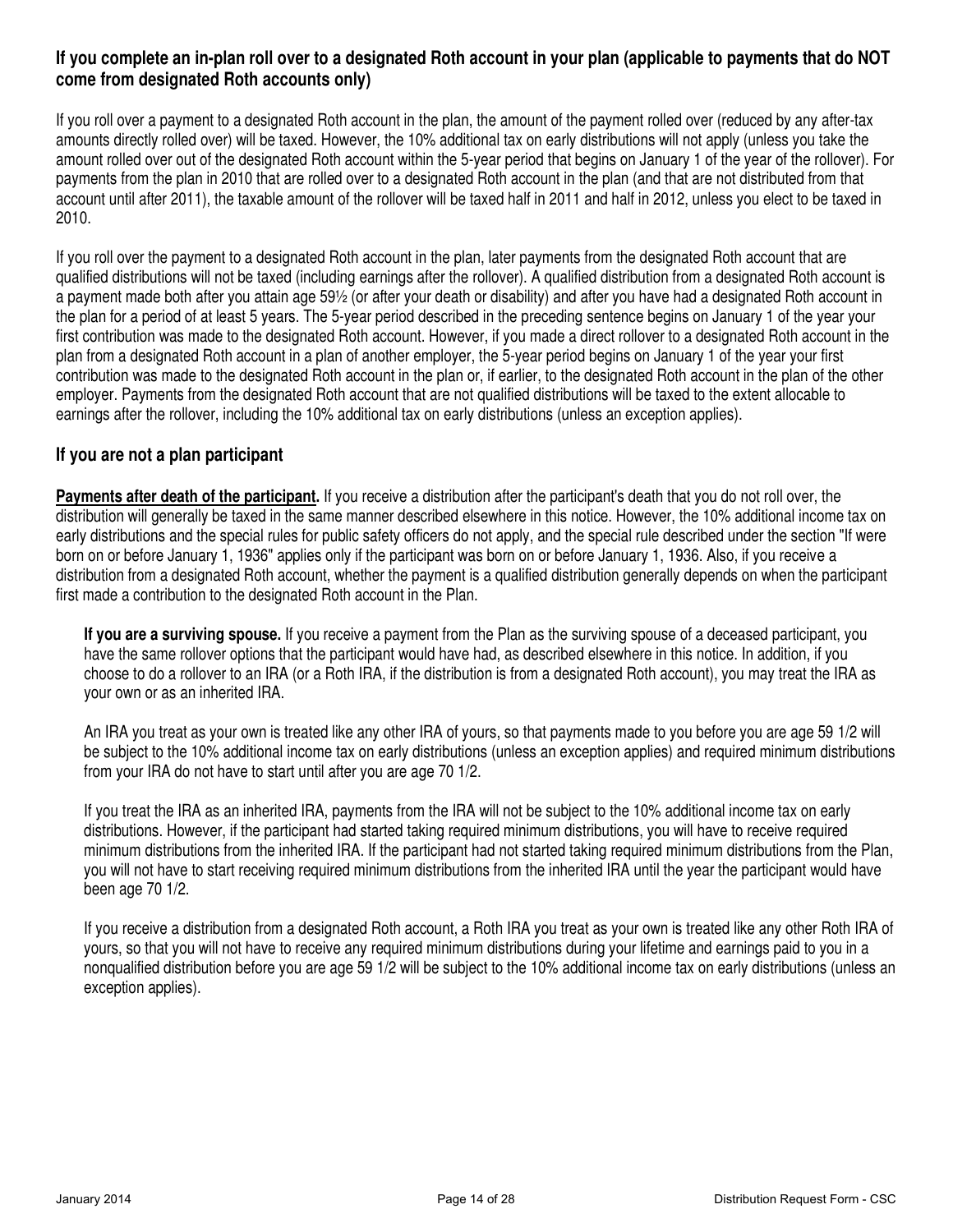If you receive a distribution from a designated Roth account, and you treat the Roth IRA as an inherited Roth IRA, payments from the Roth IRA will not be subject to the 10% additional income tax on early distributions. An inherited Roth IRA is subject to required minimum distributions. If the participant had started taking required minimum distributions from the Plan, you will have to receive required minimum distributions from the inherited Roth IRA. If the participant had not started taking required minimum distributions, you will not have to start receiving required minimum distributions from the inherited Roth IRA until the year the participant would have been age 70 1/2.

**If you are a surviving beneficiary other than a spouse**. If you receive a payment from the Plan because of the participant's death and you are a designated beneficiary other than a surviving spouse, the only rollover option you have is to do a direct rollover to an inherited IRA (or an inherited Roth IRA if the distribution is from a designated Roth account). Payments from the inherited IRA or inherited Roth IRA (even if made in a nonqualified distribution) will not be subject to the 10% additional income tax on early distributions. You will have to receive required minimum distributions from the inherited IRA.

**Payments under a qualified domestic relations order.** If you are the spouse or a former spouse of the participant who receives a payment from the Plan under a qualified domestic relations order (QDRO), you generally have the same options the participant would have (for example, you may roll over the payment as described in this notice). Payments under the QDRO will not be subject to the 10% additional income tax on early distributions.

# **If you are a nonresident alien**

If you are a nonresident alien and you do not do a direct rollover to a U.S. IRA or U.S. employer plan, instead of withholding 20%, the Plan is generally required to withhold 30% of the payment for federal income taxes. If the amount withheld exceeds the amount of tax you owe (as may happen if you do a 60-day rollover), you may request an income tax refund by filing Form 1040NR and attaching your Form 1042-S. See Form W-8BEN for claiming that you are entitled to a reduced rate of withholding under an income tax treaty. For more information, see also IRS Publication 519, U.S. Tax Guide for Aliens, and IRS Publication 515, Withholding of Tax on Nonresident Aliens and Foreign Entities.

# **Other special rules**

If a payment is one in a series of payments for less than 10 years, your choice whether to make a direct rollover will apply to all later payments in the series (unless you make a different choice for later payments).

If your payments (not including payments from a designated Roth account in the Plan) for the year are less than \$200, the Plan is not required to allow you to do a direct rollover and is not required to withhold for federal income taxes. Further, if your payments from a designated Roth account in the Plan for the year are less than \$200, the Plan is not required to allow you to do a direct rollover and is not required to withhold for federal income taxes. However, you may do a 60-day rollover.

Unless you elect otherwise, a mandatory cashout of more than \$1,000 (not including payments from a designated Roth account in the Plan) will be directly rolled over to an IRA chosen by the Plan administrator or the payor. Further, unless you elect otherwise, a mandatory cashout from the designated Roth account in the Plan of more than \$1,000 will be directly rolled over to a Roth IRA chosen by the Plan administrator or the payor. A mandatory cashout is a payment from a plan to a participant made before age 62 (or normal retirement age, if later) and without consent, where the participant's benefit does not exceed \$5,000 (not including any amounts held under the plan as a result of a prior rollover made to the plan).

You may have special rollover rights if you recently served in the U.S. Armed Forces. For more information, see IRS Publication 3, Armed Forces' Tax Guide.

# **FOR MORE INFORMATION**

You may wish to consult with the Plan administrator or payor, or a professional tax advisor, before taking a payment from the Plan. Also, you can find more detailed information on the federal tax treatment of payments from employer plans in: IRS Publication 575, Pension and Annuity Income; IRS Publication 590, Individual Retirement Arrangements (IRAs); and IRS Publication 571, Tax-Sheltered Annuity Plans (403(b) Plans). These publications are available from a local IRS office, on the web at www.irs.gov, or by calling 1-800-TAX-FORM.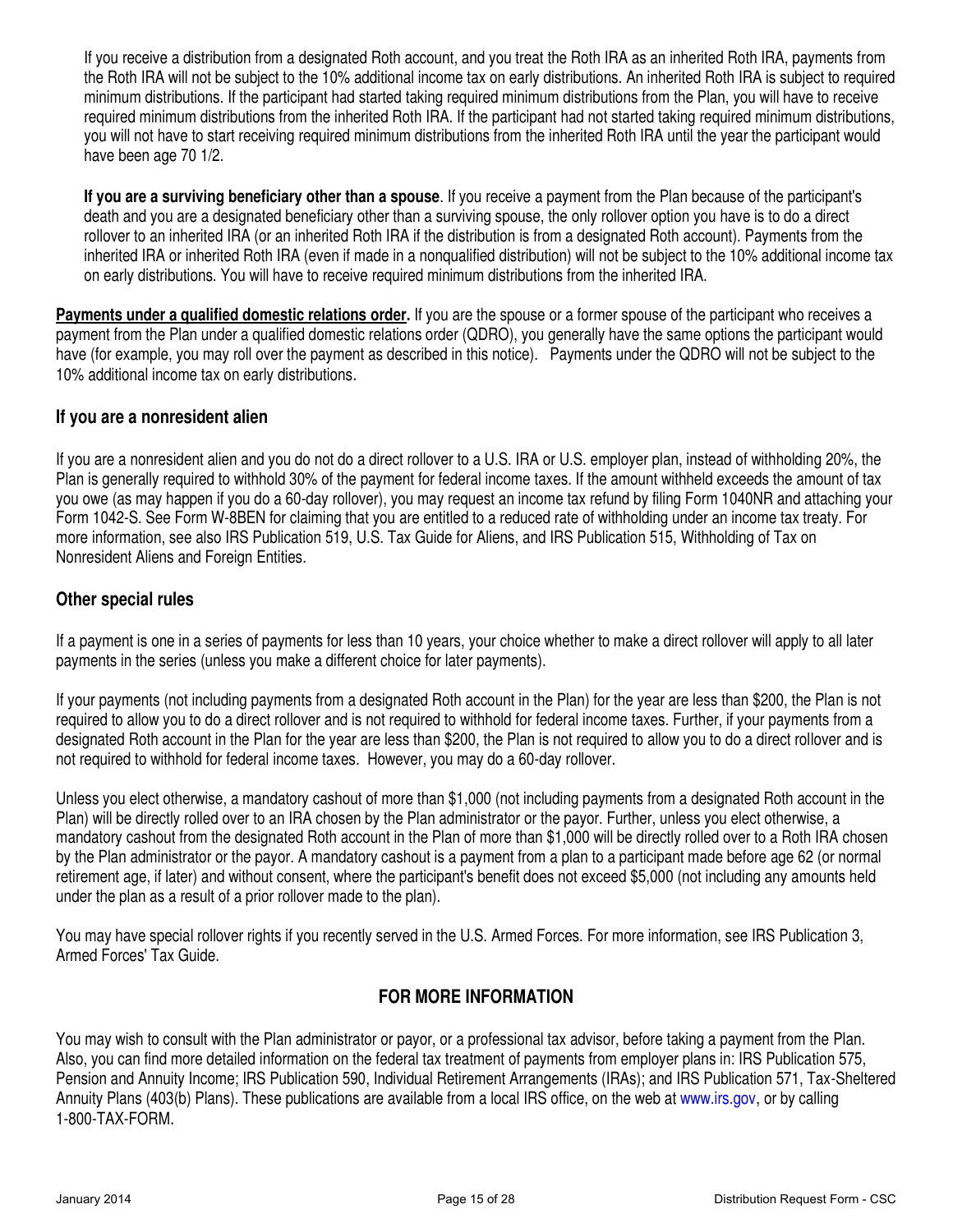# **IF YOUR PLAN DOES NOT PROVIDE FOR ANNUITY PAYMENTS,**

# **PLEASE STOP HERE.**

# **IF YOUR PLAN DOES PROVIDE FOR ANNUITY PAYMENTS, PLEASE CONTINUE WITH THE REMAINDER OF THIS PACKAGE.**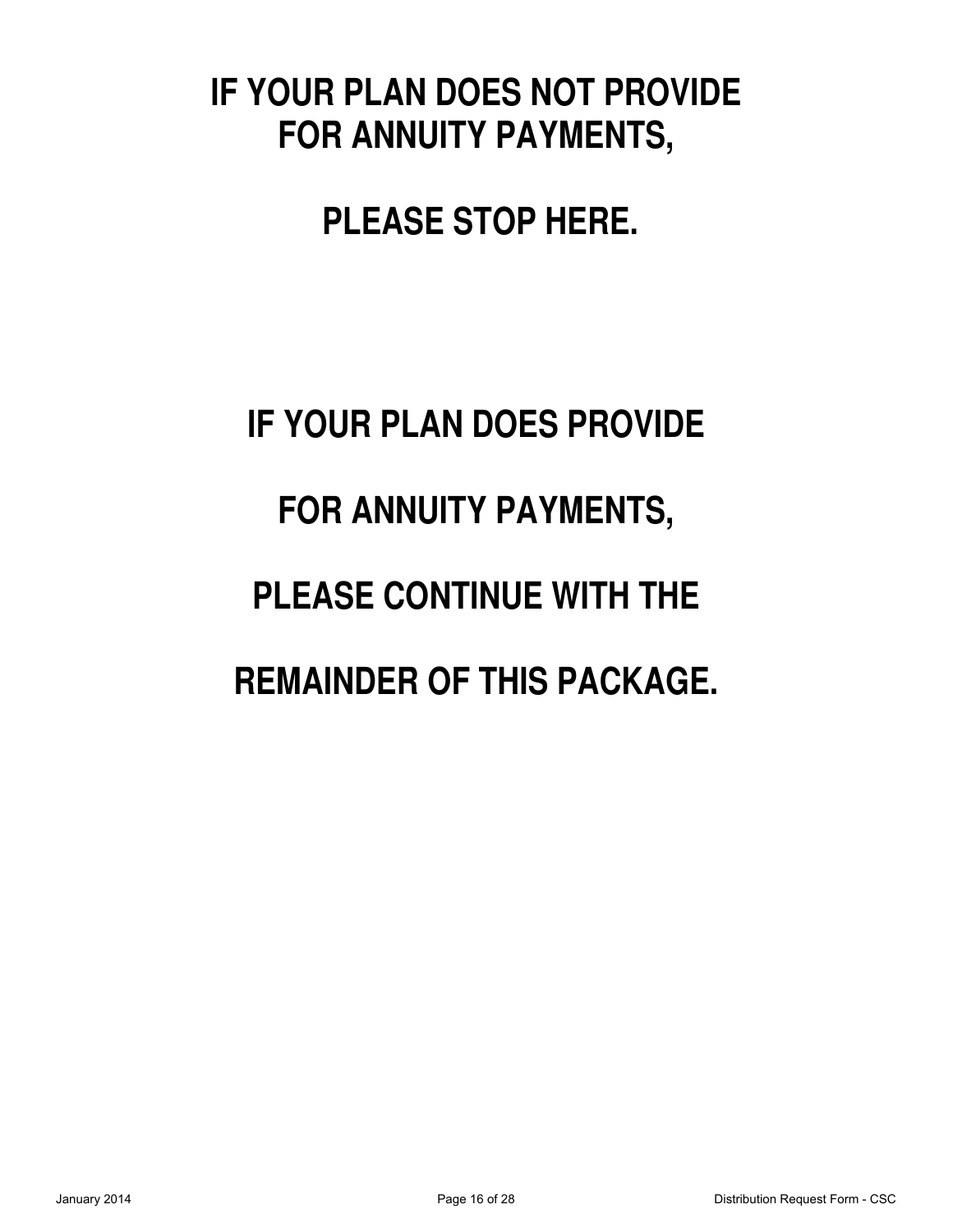#### **WRITTEN EXPLANATION OF QUALIFIED JOINT AND 50% CONTINGENT SURVIVOR ANNUITY FORM OF BENEFIT**

This information only applies to retirement plans subject to the joint and survivor annuity requirements. To confirm if your plan is subject to these requirements, please refer to your Summary Plan Description or contact your Plan Administrator.

If, after receiving this Explanation, you elect an optional form of distribution and your spouse, if any, consents to that form, your distribution may be made less than 30 days from the date this Explanation was given to you. However, your distribution may not be made before the end of the seventh (7th) day after the date this Explanation was provided to you.

#### **Terms and Conditions of the Form of Distribution**

| If your total vested benefit is: | Your general payment options are<br>(referred to as "optional forms of<br>benefit"): | Timing of your requested distribution:                                                                                                               |
|----------------------------------|--------------------------------------------------------------------------------------|------------------------------------------------------------------------------------------------------------------------------------------------------|
| \$5,000 or less                  | Single Lump Sum                                                                      | • As soon as administratively possible                                                                                                               |
| More than \$5,000                | Single Lump Sum<br><b>Monthly Annuity</b><br><b>Installment Payments</b>             | • As soon as administratively possible<br>• Deferred to a later date (only if you are requesting a<br>distribution due to termination of employment) |

A monthly annuity will be purchased from Transamerica Life Insurance Company or another insurance company with payments to commence on a date determined by you and the insurance company. Your benefit distribution, your age, your spouse's age (if you are married), the survivor portion you elect for your spouse (if you are married), the number of guaranteed or installment payments you elect and the date distributions are to commence will determine the amount of your monthly annuity.

Following is a description of the optional forms of benefit generally available under the Plan:

| Form of benefit:                                                                                                                                                                                                                                                                                                                                                                                                              | Available to Unmarried<br>Participants | Available to Married<br>Participants  |
|-------------------------------------------------------------------------------------------------------------------------------------------------------------------------------------------------------------------------------------------------------------------------------------------------------------------------------------------------------------------------------------------------------------------------------|----------------------------------------|---------------------------------------|
| Single Lump Sum - a single cash payment                                                                                                                                                                                                                                                                                                                                                                                       | Yes                                    | Yes<br>(requires spousal<br>consent)  |
| Single Life Annuity - a life annuity, with monthly payments payable during your<br>lifetime. Payments will stop at your death.                                                                                                                                                                                                                                                                                                | Yes<br>(automatic form of benefit)     | Yes<br>(requires spousal<br>consent)  |
| Life Annuity with payments for 60 months certain $-$ a life annuity, with monthly<br>payments payable during your lifetime but in no event payable for less than<br>60 months.                                                                                                                                                                                                                                                | Yes                                    | Yes<br>(requires spousal<br>consent)  |
| Life Annuity with payments for 120 months certain $-$ a life annuity, with monthly<br>payments payable during your lifetime but in no event payable for less than<br>120 months.                                                                                                                                                                                                                                              | Yes                                    | Yes<br>(requires spousal<br>consent)  |
| Life Annuity with payments for 180 months certain - a life annuity, with monthly<br>payments payable during your lifetime but in no event payable for less than<br>180 months.                                                                                                                                                                                                                                                | Yes                                    | Yes<br>(requires spousal<br>consent)  |
| Installment Payments – monthly payments for a period not exceeding the<br>shorter of 15 years or your life expectancy.                                                                                                                                                                                                                                                                                                        | Yes                                    | Yes<br>(requires spousal<br>consent)  |
| Qualified Joint & 50% Contingent Survivor Annuity - monthly payments for<br>your lifetime plus, after your death, if your spouse is still living, monthly<br>payments to your spouse for his/her lifetime equal to 50% of the amount that<br>you received while you both were living. If your spouse pre-deceases you,<br>your monthly payments will not change. All payments will stop when both you<br>and your spouse die. | No                                     | Yes<br>(automatic form of<br>benefit) |
| Qualified Joint & 100% Contingent Survivor Annuity - monthly payments for<br>your lifetime plus, after your death, if your spouse is still living, the same<br>amount of monthly payments to your spouse for his/her lifetime. If your<br>spouse pre-deceases you, your monthly payments will not change. All<br>payments will stop when both you and your spouse die.                                                        | No                                     | Yes                                   |

In order to estimate the amount of the monthly annuity or installments that can be purchased by your requested distribution amount, please refer to the following attachments titled "How to Estimate Your Immediate Monthly Annuity or Installment Payment Worksheet" and "How to Estimate Your Deferred Monthly Annuity or Installment Payment Worksheet." The monthly payments and installments calculated on the worksheets are only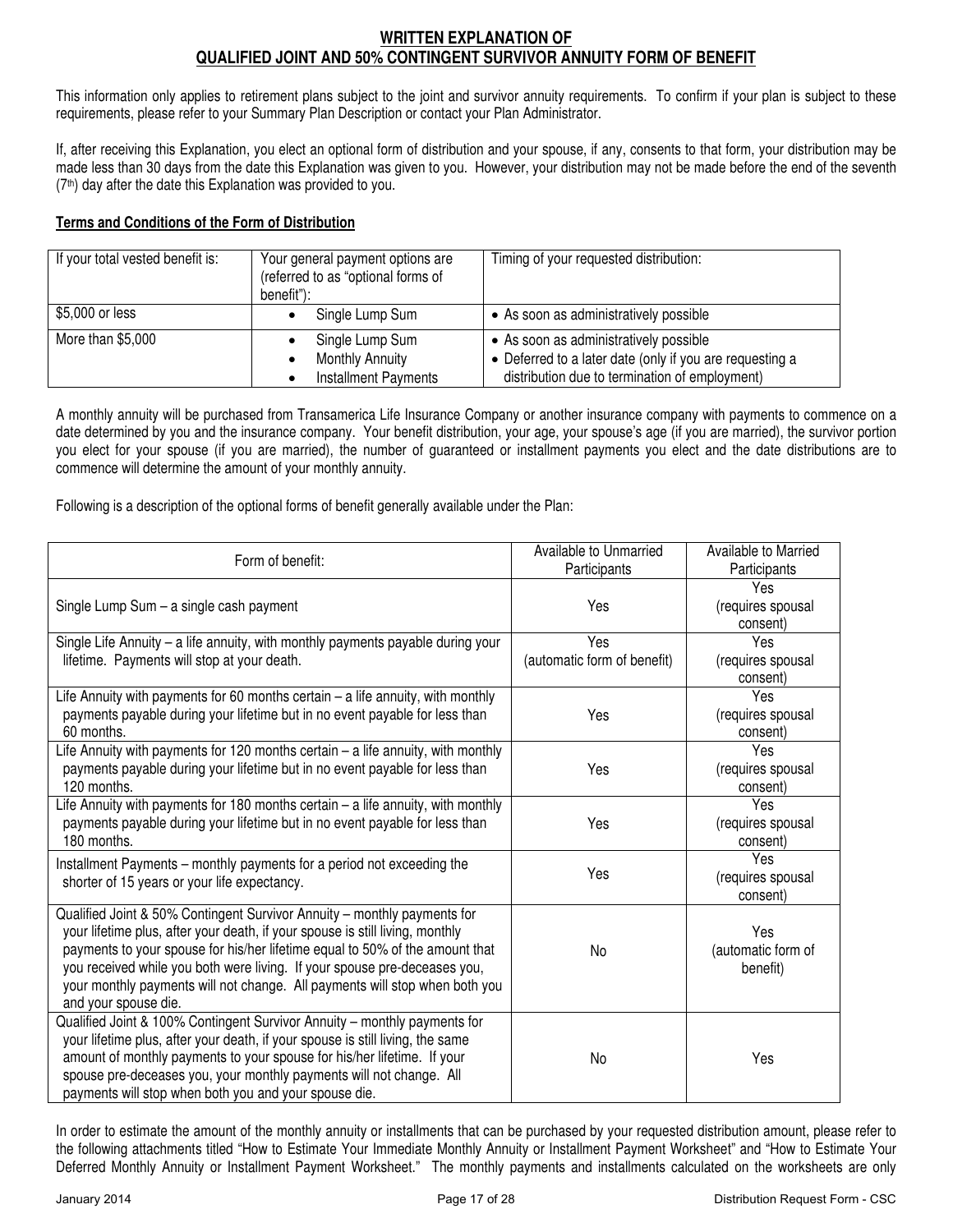estimates. If you are considering a monthly annuity or installments and you want to know what the actual payment is under any optional form of benefit available to you, please contact your Plan Administrator.

#### **Waiver of the Joint & 50% Contingent Survivor Annuity Form of Distribution**

During the 180-day period ending on your annuity starting date (the first day of the first period for which an amount is payable as an annuity or, in the case of benefits not payable as an annuity, the first day on which all events have occurred which entitle you to benefits), you (with your spouse's consent) may elect to waive (and therefore elect another form of payment) the Qualified Joint and 50% Contingent Survivor Annuity an unlimited number of times.

During the same 180-day period, you are permitted to revoke a previous waiver of the Qualified Joint and 50% Contingent Survivor Annuity an unlimited number of times.

Your election to waive the Qualified Joint and 50% Contingent Survivor Annuity will not be effective unless your spouse consents in writing to the waiver. The written consent must be made at the time of your waiver election and must acknowledge the effect of the election. In addition, your spouse's written consent must be witnessed by a Plan Representative (who cannot be you) or a notary public. See Section J of the Distribution Request Form.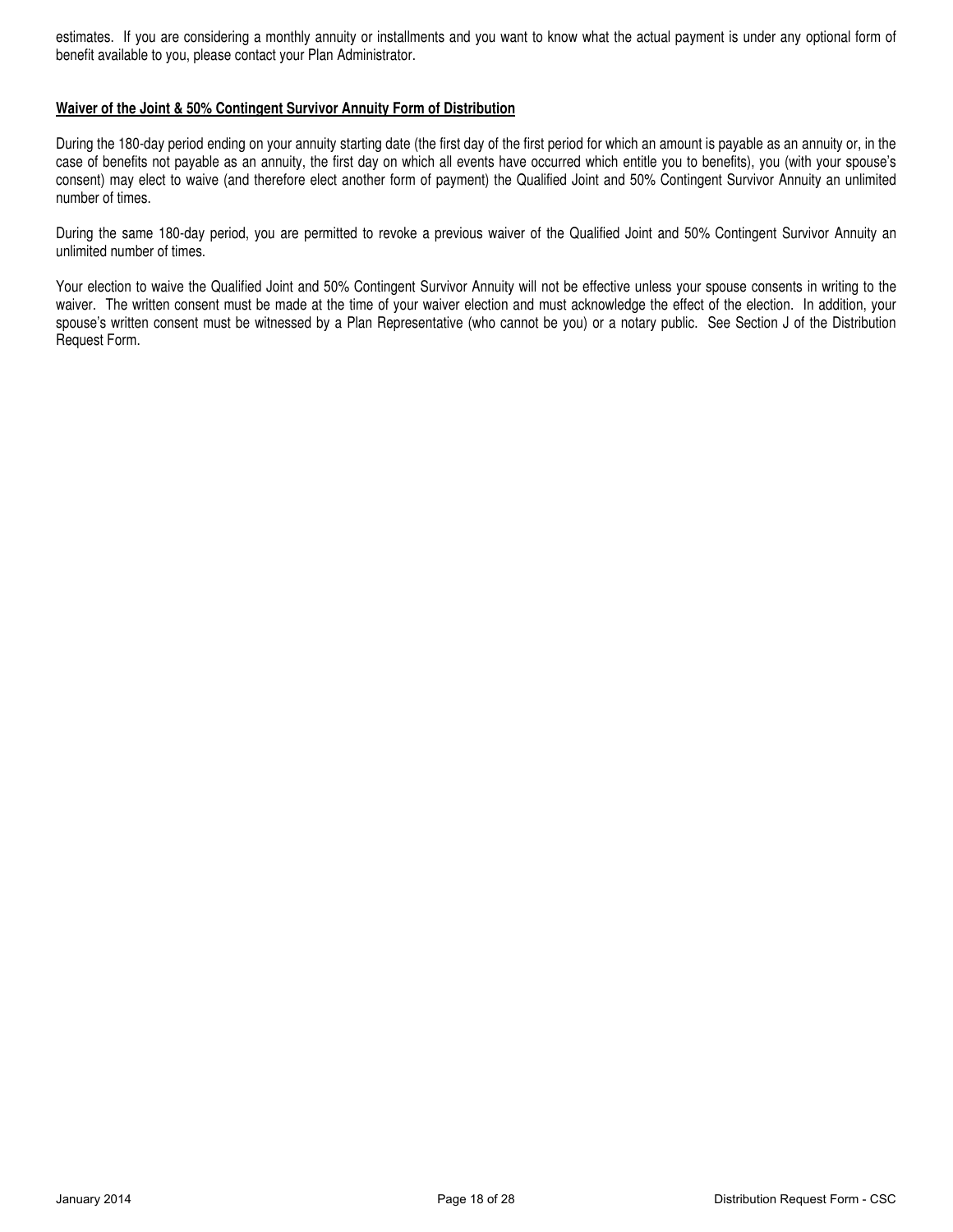#### **HOW TO ESTIMATE YOUR IMMEDIATE MONTHLY ANNUITY OR INSTALLMENT PAYMENT WORKSHEET**

| Step 1:                                                                                  | Step 2 for Single Life Annuity:                                                      | Step 3 for Joint & Survivor Annuity:                                                                                                                             | Step 4 for installment payments:                                                                                                                                       | Step 5:                                                                                                                                                                                                                                                                                                         |
|------------------------------------------------------------------------------------------|--------------------------------------------------------------------------------------|------------------------------------------------------------------------------------------------------------------------------------------------------------------|------------------------------------------------------------------------------------------------------------------------------------------------------------------------|-----------------------------------------------------------------------------------------------------------------------------------------------------------------------------------------------------------------------------------------------------------------------------------------------------------------|
| Go to the Annuity<br><b>Purchase Rate</b><br>("APR") Table and find<br>your current age. | Find the APR factor under the<br>Single Life Annuity column for<br>your current age. | Find the APRs under (i) the Joint & 100%<br>Contingent Survivor Annuity and (ii) the<br>Joint & 50% Contingent Survivor<br>Annuity columns for your current age. | Go to the Annuity Purchase Rate ("APR") Table<br>and find the installment factor under the 10-Year<br>Installment column (there is only one number in<br>this column). | FOR ANNUITY PAYMENTS: Divide your<br>current vested account balance by the APRs<br>from Steps 2 and 3.<br><b>FOR</b><br><b>INSTALLMENT PAYMENTS: Multiply your</b><br>current vested account balance by the<br>applicable interest rate factor from Step 4 and<br>divide by the number of monthly installments. |

**EXAMPLE: Suppose you are married and you and your spouse are both age 45 now. Also suppose your current vested account balance is \$35,000. (Please contact your Plan Administrator if you need help determining your vested account balance.)**

| (a)                                                   | (b)                                            | (c)                                       | (d)                                                                   |
|-------------------------------------------------------|------------------------------------------------|-------------------------------------------|-----------------------------------------------------------------------|
| Optional Form of<br>Benefit                           | Applicable APR factor from Step 2<br>or Step 3 | Applicable installment factor from Step 4 | Amount of Immediate Distribution Equivalent to Vested Account Balance |
| Single Lump Sum                                       | N/A                                            | N/A                                       | current vested account balance = $$35,000$                            |
| <b>Single Life Annuity</b>                            | 264.75 (from Step 2)                           | N/A                                       | $$35,000$ divided by col. (b) =<br>\$132                              |
| Joint & 100%<br><b>Contingent Survivor</b><br>Annuity | 292.25 (from Step 3 (i))                       | N/A                                       | \$120<br>\$35,000 divided by col. (b) $=$                             |
| Joint & 50%<br><b>Contingent Survivor</b><br>Annuity  | 278.50 (from Step 3 (ii))                      | N/A                                       | \$126<br>\$35,000 divided by col. (b) $=$                             |
| 120 monthly<br>installments                           | N/A                                            | 104.02                                    | $$35,000$ divided by col. (c) =<br>\$336                              |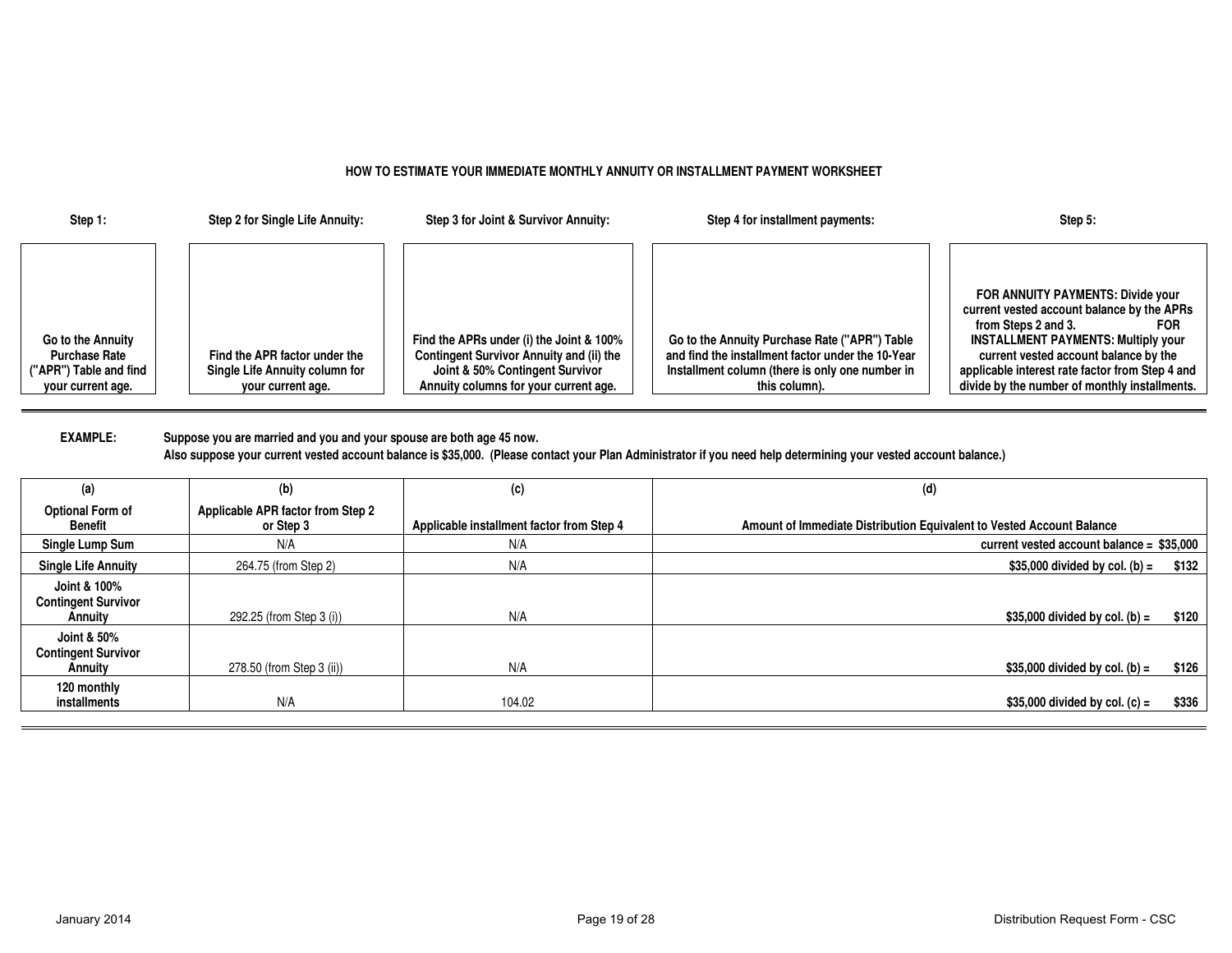| YOUR WORKSHEET (fill in the blanks):                  |                                   | Your current age:                         |                                                                       |
|-------------------------------------------------------|-----------------------------------|-------------------------------------------|-----------------------------------------------------------------------|
|                                                       |                                   | Your current vested account balance:      |                                                                       |
| (a)                                                   | (b)                               | (c)                                       | (d)                                                                   |
| <b>Optional Form of</b>                               | Applicable APR factor from Step 2 |                                           |                                                                       |
| <b>Benefit</b>                                        | or Step 3                         | Applicable installment factor from Step 4 | Amount of Immediate Distribution Equivalent to Vested Account Balance |
| Single Lump Sum                                       | N/A                               | N/A                                       | current vested account balance $=$ \$                                 |
| <b>Single Life Annuity</b>                            | (from Step 2)<br>_______          | N/A                                       | current vested account balance divided by col. (b) $=$                |
| Joint & 100%<br><b>Contingent Survivor</b><br>Annuity | (from Step 3(i))                  | N/A                                       | current vested account balance divided by col. (b) =                  |
| Joint & 50%<br><b>Contingent Survivor</b><br>Annuity  | (from Step 3(ii))<br>_______      | N/A                                       | current vested account balance divided by col. (b) $=$                |
| 120 monthly<br>installments                           | N/A                               | 104.02                                    | current vested account balance divided by col. $(c)$ =                |

The APR and interest factors used in the above example and worksheet are only for estimating the monthly annuity that might be purchased from an insurance company and the installment payments. **The actual amount of monthly annuity purchased from an insurance company and your installment payments may be higher or lower. Please contact your Plan Administrator before you make your benefit election if you are interested in the annuity or installment option. Your Plan Administrator will provide you with the actual amount of your monthly installment or annuity as obtained from an insurance company. Also, please contact your Plan Administrator if you would like information applicable to your individual situation, e.g. if you would like APR factors based on your spouse's actual age.**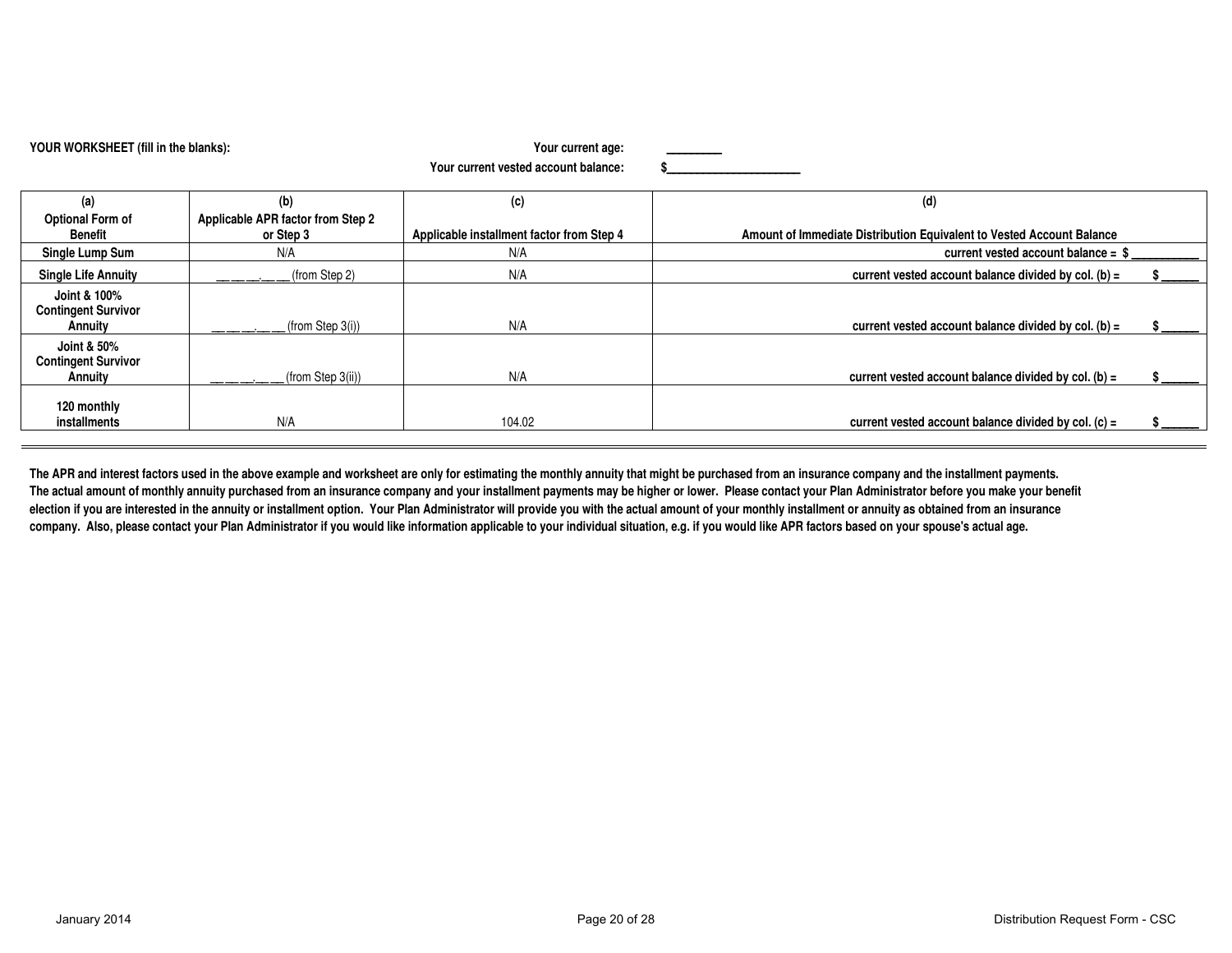#### **HOW TO ESTIMATE YOUR DEFERRED MONTHLY ANNUITY OR INSTALLMENT PAYMENT WORKSHEET**

| Step 1:                                                                                                                                                                                                                                                                                | Step 2:                                                                                            | Step 3 for Single Life Annuity:                                                       | Step 4 for Joint &<br><b>Survivor Annuity:</b>                                                                                                                                                        | Step 5 for installment payments:                                                                                                                                          | Step 6:                                                                                                                                                                                                               |
|----------------------------------------------------------------------------------------------------------------------------------------------------------------------------------------------------------------------------------------------------------------------------------------|----------------------------------------------------------------------------------------------------|---------------------------------------------------------------------------------------|-------------------------------------------------------------------------------------------------------------------------------------------------------------------------------------------------------|---------------------------------------------------------------------------------------------------------------------------------------------------------------------------|-----------------------------------------------------------------------------------------------------------------------------------------------------------------------------------------------------------------------|
| <b>Estimate your vested</b><br>account balance at your<br>deferred age by<br>multiplying your current<br>vested account balance<br>by the Deferred Interest<br><b>Factor from the Interest</b><br><b>Factor Table for the</b><br>number of years you<br>want to defer your<br>payment. | Go to the<br>Annuity<br><b>Purchase</b><br>Rate ("APR")<br>Table and find<br>vour deferred<br>age. | Find the APR factor under the Single<br>Life Annuity column for your deferred<br>age. | Find the APRs under<br>(i) the Joint $& 100\%$<br><b>Contingent Survivor</b><br>Annuity and (ii) the<br>Joint & 50%<br><b>Contingent Survivor</b><br><b>Annuity columns for</b><br>your deferred age. | Go to the Annuity Purchase Rate<br>("APR") Table and find the installment<br>factor under the 10-Year Installment<br>column (there is only one number in this<br>column). | FOR ANNUITY PAYMENTS: Divide your<br>deferred vested account balance by the<br>APRs from Steps 3 and 4.<br><b>FOR INSTALLMENT PAYMENTS: Divide</b><br>your deferred vested account balance by<br>the APR from Step 5. |

#### **EXAMPLE: Suppose you are married, you and your spouse are both age 45 now and you are deferring receipt of your distribution until age 65 (number of years you want to defer payment = 20). Also suppose your current vested account balance is \$35,000. (Please contact your Plan Administrator if you need help determining your current vested account balance.)**

| (a)                                                   | (b)                                          | (c)                                            | (d)                                          | (e)                                                                          |
|-------------------------------------------------------|----------------------------------------------|------------------------------------------------|----------------------------------------------|------------------------------------------------------------------------------|
| <b>Optional Form of Benefit</b>                       | Applicable<br>interest factor<br>from Step 1 | Applicable APR factor from Step 3 or<br>Step 4 | Applicable installment<br>factor from Step 5 | Amount of Deferred Distribution Equivalent to Current Vested Account Balance |
| Single Lump Sum                                       | 3.2071                                       | N/A                                            | N/A                                          | \$35,000 multiplied by col. (b) = $$112,249$                                 |
| <b>Single Life Annuity</b>                            | 3.2071                                       | 171.66 (from Step 3)                           | N/A                                          | \$35,000 multiplied by col. (b) then divided by col. (c) =<br>\$654          |
| Joint & 100%<br><b>Contingent Survivor</b><br>Annuity | 3.2071                                       | 206.77 (from Step 4(i))                        | N/A                                          | \$35,000 multiplied by col. (b) then divided by col. (c) =<br>\$543          |
| Joint & 50% Contingent<br><b>Survivor Annuity</b>     | 3.2071                                       | 189.22 (from Step 4(ii))                       | N/A                                          | \$35,000 multiplied by col. (b) then divided by col. (c) =<br>\$593          |
| 120 monthly<br>installments                           | 3.2071                                       | N/A                                            | 104.02                                       | \$35,000 multiplied by col. (b) then divided by col. (d) =<br>\$1,079        |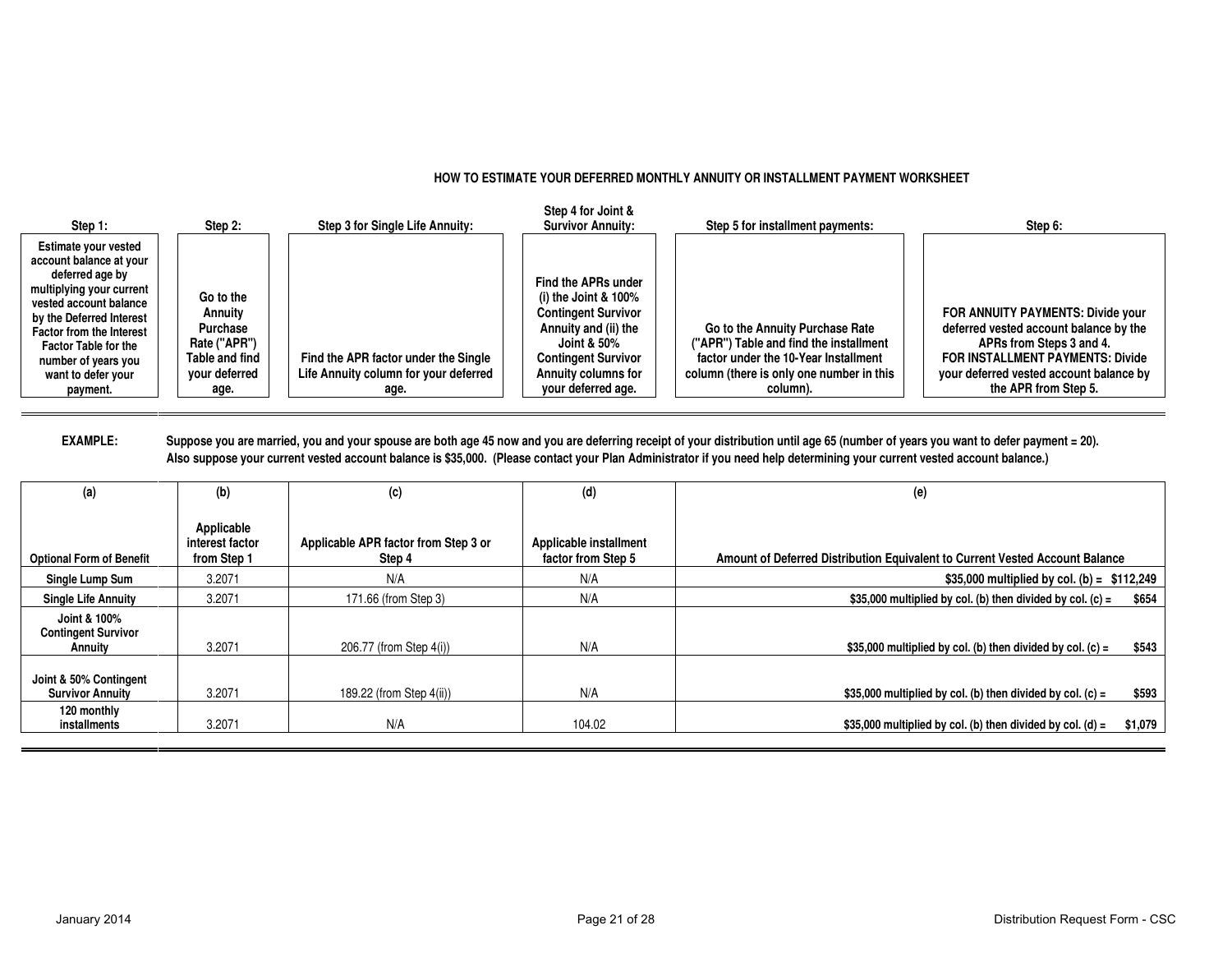| YOUR WORKSHEET (fill in the blanks):                  |                                              | Your current age:<br>Your current vested account balance: |                                           | Your deferred age (the age at which you want to start taking your distributions): _______ |  |  |
|-------------------------------------------------------|----------------------------------------------|-----------------------------------------------------------|-------------------------------------------|-------------------------------------------------------------------------------------------|--|--|
| (a)                                                   | (b)                                          | (c)                                                       | (d)                                       | (e)                                                                                       |  |  |
| <b>Optional Form of Benefit</b>                       | Applicable<br>interest factor<br>from Step 1 | Applicable APR factor from Step 3 or<br>Step 4            | Applicable interest<br>factor from Step 5 | Amount of Deferred Distribution Equivalent to Current Vested Account Balance              |  |  |
| Single Lump Sum                                       |                                              | N/A                                                       | N/A                                       | current vested account balance multiplied by col. (b) = $$$                               |  |  |
| <b>Single Life Annuity</b>                            |                                              | (from Step 3)                                             | N/A                                       | current vested account balance multiplied by col. (b) then divided by col. (c) = $$$      |  |  |
| Joint & 100%<br><b>Contingent Survivor</b><br>Annuity |                                              | $(from$ Step $4(i)$ )                                     | N/A                                       | current vested account balance multiplied by col. (b) then divided by col. (c) = $\S$     |  |  |
| Joint & 50% Contingent<br><b>Survivor Annuity</b>     |                                              | $(from$ Step $4(ii)$ )                                    | N/A                                       | current vested account balance multiplied by col. (b) then divided by col. (c) = $$$      |  |  |
| 120 monthly<br>installments                           |                                              | N/A                                                       | 104.02                                    | current vested account balance multiplied by col. (b) then divided by col. (d) = $\$      |  |  |

The APR and interest factors used in the above example and worksheet are only for estimating the monthly annuity that might be purchased from an insurance company and the installment payments. **The actual amount of monthly annuity purchased from an insurance company and your installment payments may be higher or lower. Please contact your Plan Administrator before you make your benefit election if you are interested in the annuity or installment option. Your Plan Administrator will provide you with the actual amount of your monthly installment or annuity as obtained from an insurance company. Also, please contact your Plan Administrator if you would like information applicable to your individual situation, e.g. if you would like APR factors based on your spouse's actual age.**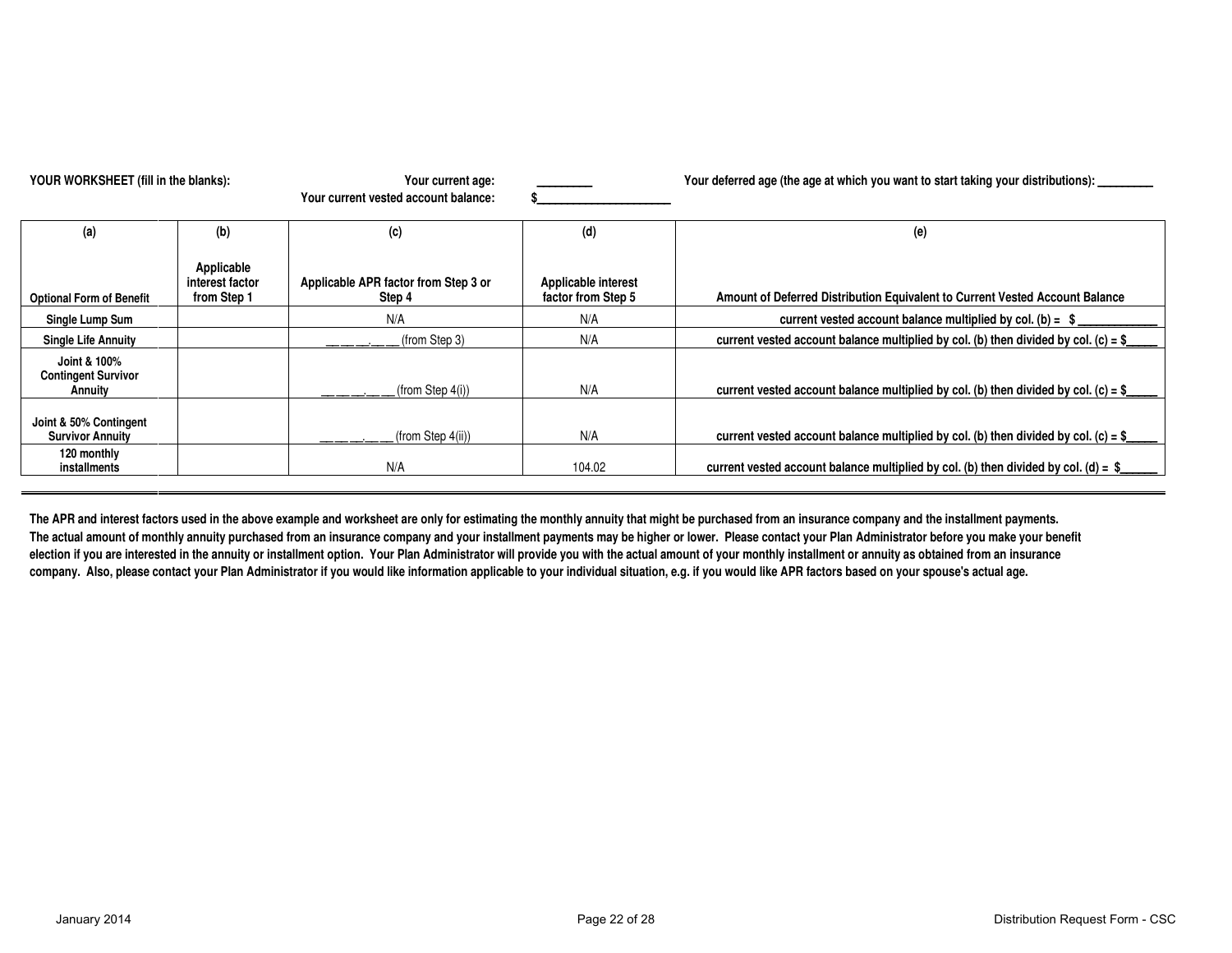# **QJSA ADDITIONAL INFORMATION**

**With the attached worksheets and enclosed tables, you and your spouse, if applicable, should be able to compare the financial effect of electing different optional forms of benefit generally available under the Plan. If you would like to be provided with the financial effect of any other optional form Plan Administrator.**

**The APR and interest factors used in these examples and worksheets are only for estimating the monthly annuity that might be purchased from an insurance company and the installment payments. The actual amount of monthly annuity purchased from an insurance company and your installment payments may be higher or lower. If you are interested in the annuity or installment payment option, or if you would like information specific to you and your spouse's situation, please contact your Plan Administrator before you make your benefit election. Your Plan Administrator will provide you with the actual amount of your monthly installment or annuity as obtained from an insurance company.**

**If you have any questions regarding your specific situation or if you need help in completing these worksheets, please contact your Plan Administrator. Please note that these worksheets are based on certain interest and mortality assumptions which may not apply to you.**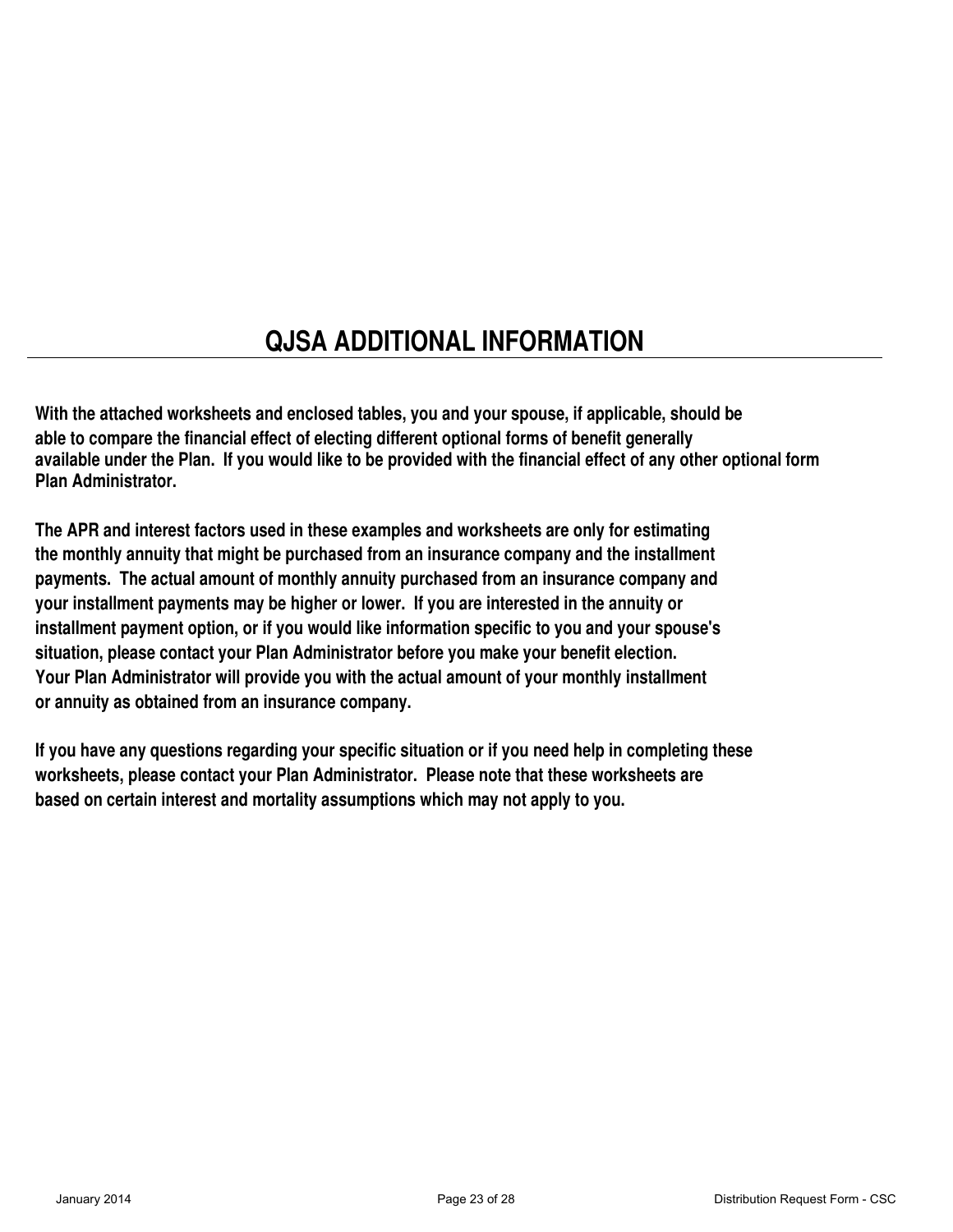# **EXPLANATION OF PRE-RETIREMENT SURVIVOR ANNUITY**

If you are married, the law provides (unless you elect otherwise) that the death benefits be paid to your spouse in the form of a Pre-Retirement Survivor Annuity. Under this Pre-Retirement Survivor Annuity, payments will be made each month for your spouse's lifetime. Your spouse may have the option of electing a different form of payment prior to the date that benefits are scheduled to begin. A description of the amount and the eligibility requirements for this benefit is contained in the Summary Plan Description. If you do not have a copy of this informative booklet, you should request a copy from your Employer.

If you are not married, you can designate whomever you wish to be the beneficiary of this death benefit. If you get married, however, this designation will become invalid and your spouse will become the beneficiary unless you file a new beneficiary designation form approved by your spouse as described below.

You and your spouse can elect, at any time, not to be covered by the Pre-Retirement Survivor Annuity. That is, you can designate a person other than your spouse to be the beneficiary of your death benefit. This election will not be valid, however, without your spouse's written consent. Your spouse's written consent must either be witnessed by a Plan Representative or a Notary Public. In addition, if your election is made before you are age 35; the election becomes invalid on the first day of the Plan Year in which you reach age 35. If you and your spouse do not make a new election after you have attained age 35, your spouse will automatically become your beneficiary.

If you elect to waive the Pre-Retirement Survivor Annuity, such waiver will only apply to your spouse who consented to that waiver. If you later remarry (following a divorce or the death of your current spouse), your election will become invalid and your new spouse will be your beneficiary unless you make a new election consented by your new spouse.

If you elect not to be covered by the Pre-Retirement Survivor Annuity, you may later revoke the election. You do not need your spouse's consent to do this. If you revoke your election, you will once again be covered by the Pre-Retirement Survivor Annuity and your spouse will be your beneficiary.

The examples below compare benefits under the qualified Pre-Retirement Survivor Annuity and other forms of distribution. The examples are based on specific assumptions and certain interest rates and mortality rates. The amounts shown are used to illustrate the differences between the various options. The values may be different in your case. Assume a participant dies at age 45 with a vested account balance of \$35,000 and has a spouse of the same age.

| Type of Immediate Distribution | Benefit to Spouse<br>After Participant Dies |  |
|--------------------------------|---------------------------------------------|--|
| Single Lump Sum                | 35,000                                      |  |
| Single Life Annuity            | 132 per month                               |  |
| 120 Monthly Installments       | 336 per month                               |  |

A monthly annuity will be purchased from Transamerica Life Insurance Company or another insurance company with payments to commence on a date determined by you and the insurance company. The amount of the monthly annuity depends upon the value of your vested account balance, your spouse's age and the date distributions commence.

In order to estimate the amount of monthly annuity or installments that can be purchased by your vested account balance on your spouse's behalf, please refer to the attachment titled "Qualified Pre-Retirement Survivor Annuity or Installment Payment Worksheet". The monthly annuity and installments calculated on the worksheet are only estimates. If you are considering retaining the Pre-Retirement Survivor Annuity or if your spouse is considering electing installment payments in place of the Pre-Retirement Survivor Annuity, and you want to know what the actual payment would be, please contact your Plan Administrator.

It is important that you and your spouse understand your rights and obligations concerning your death benefit. Please contact your Plan Administrator if you have any questions. Also, because a spouse has certain rights to the death benefit, you should immediately inform your Plan Administrator of any change in your marital status.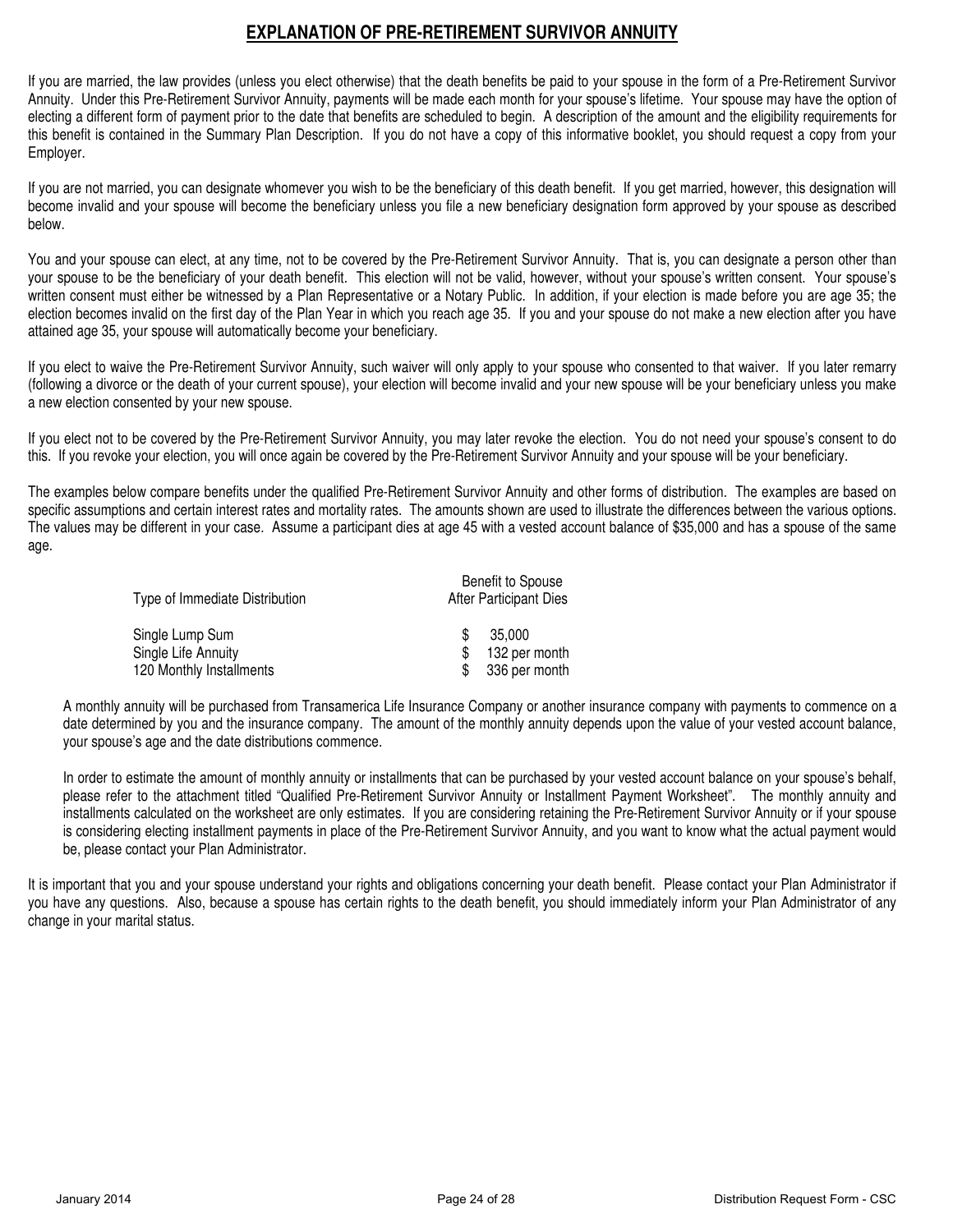#### **QUALIFIED PRE-RETIREMENT SURVIVOR ANNUITY OR INSTALLMENT PAYMENT WORKSHEET**

| Step 1:                                                                                    | Step 2 for Single Life Annuity:                                                               | Step 3 for installment payments:                                                                                                                                       | Step 4:                                                                                                                                                                                                                                                                                           |
|--------------------------------------------------------------------------------------------|-----------------------------------------------------------------------------------------------|------------------------------------------------------------------------------------------------------------------------------------------------------------------------|---------------------------------------------------------------------------------------------------------------------------------------------------------------------------------------------------------------------------------------------------------------------------------------------------|
| Go to the Annuity<br>Purchase Rate ("APR")<br>Table and find your<br>spouse's current age. | Find the APR factor under the<br>Single Life Annuity column for<br>your spouse's current age. | Go to the Annuity Purchase Rate ("APR") Table<br>and find the installment factor under the 10-Year<br>Installment column (there is only one number in<br>this column). | FOR ANNUITY PAYMENTS: Divide your current vested account balance<br>by the APR from Step 2.<br><b>FOR</b><br><b>INSTALLMENT PAYMENTS: Multiply your current vested account</b><br>balance by the applicable interest rate factor from Step 3 and divide by<br>the number of monthly installments. |

**EXAMPLE: Suppose you are married and you and your spouse are both age 45 now. Also suppose your current vested account balance is \$35,000. (Please contact your Plan Administrator if you need help determining your vested account balance.)**

| (a)                             | (b)                                  | (c)                                       |                                                                                 |
|---------------------------------|--------------------------------------|-------------------------------------------|---------------------------------------------------------------------------------|
| <b>Optional Form of Benefit</b> | Applicable APR factor from<br>Step 2 | Applicable installment factor from Step 3 | Amount of Immediate Distribution Equivalent to Vested Account<br><b>Balance</b> |
| Single Lump Sum                 | N/A                                  | N/A                                       | current vested account balance = \$35,000                                       |
| <b>Single Life Annuity</b>      | 264.75                               | N/A                                       | \$35,000 divided by col. (b) $=$<br>\$132                                       |
| 120 monthly installments        | N/A                                  | 104.02                                    | \$35,000 divided by col. (c) =<br>\$336                                         |

**YOUR WORKSHEET (fill in the blanks): Your spouse's current age: \_\_\_\_\_\_\_\_\_**

**Your current** 

|  | vested account balance: |  |  |  |
|--|-------------------------|--|--|--|
|--|-------------------------|--|--|--|

| (a)                             | (b)                                  | (c)                                       |                                                                                 |
|---------------------------------|--------------------------------------|-------------------------------------------|---------------------------------------------------------------------------------|
| <b>Optional Form of Benefit</b> | Applicable APR factor from<br>Step 2 | Applicable installment factor from Step 3 | Amount of Immediate Distribution Equivalent to Vested Account<br><b>Balance</b> |
| Single Lump Sum                 | N/A                                  | N/A                                       | current vested account balance = $$$                                            |
| <b>Single Life Annuity</b>      | (from Step 2)                        | N/A                                       | current vested account balance divided by col. (b) $=$                          |
|                                 |                                      |                                           |                                                                                 |
| 120 monthly installments        | N/A                                  | 104.02                                    | current vested account balance divided by col. $(c)$ =                          |
|                                 |                                      |                                           |                                                                                 |

The APR and interest factors used in the above example and worksheet are only for estimating the monthly annuity that might be purchased from an insurance company and the installment payments. **The actual amount of monthly annuity purchased from an insurance company and installment payments may be higher or lower. Please contact your Plan Administrator for the actual amount that** may be paid to your spouse in annuity or installment forms of benefit. Also, please contact Plan Administrator if you need information applicable to your individual situation, e.g. if your spouse's current **age is not shown on the attached Annuity Purchase Rate Table.**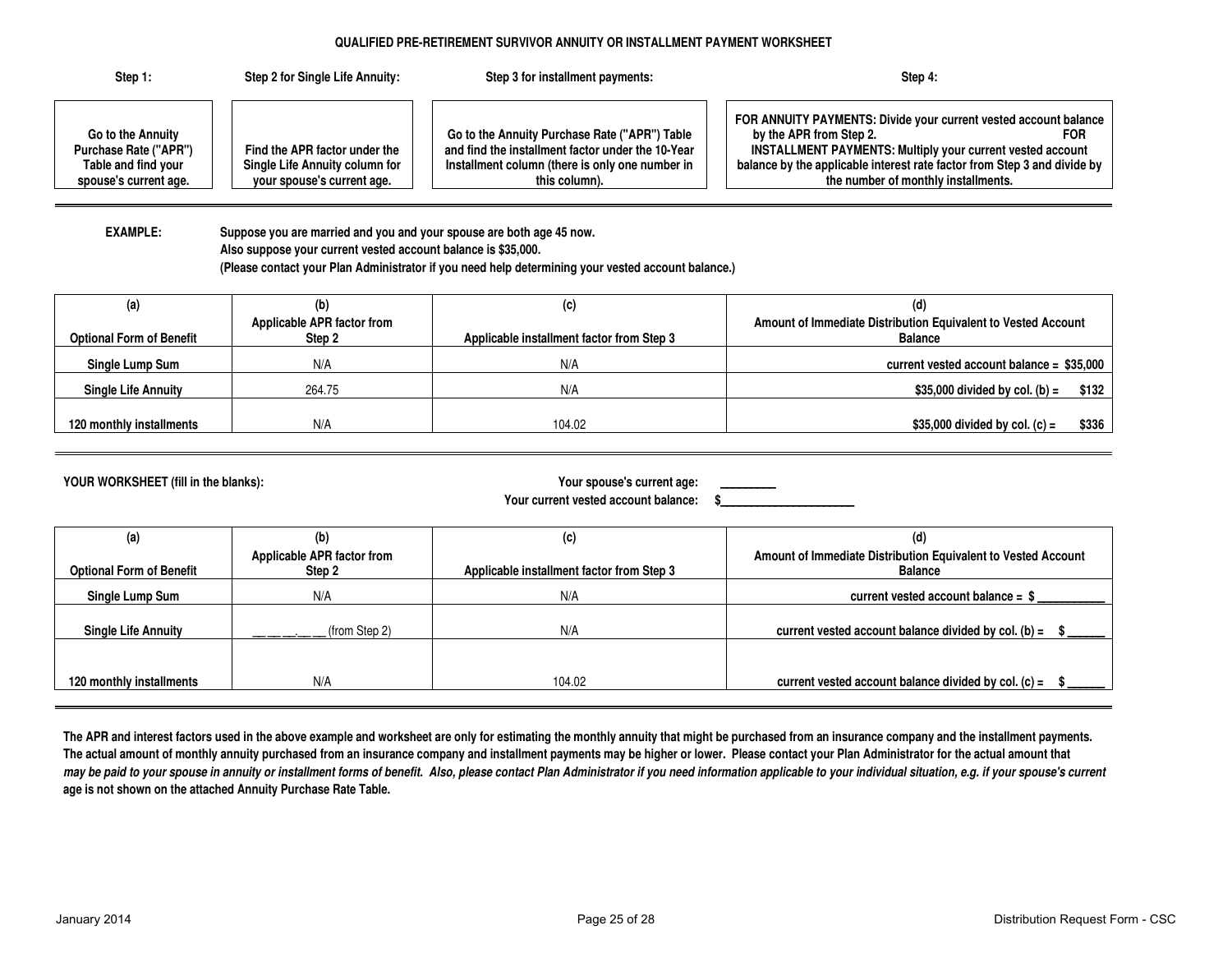# **QPSA ADDITIONAL INFORMATION**

**With the attached worksheet and the enclosed tables, you and your spouse should be able to compare the financial effect of electing different optional forms of benefit generally available under the Plan. If you would like to be provided with the financial effect of any other optional form of benefit available to you under the Plan, please contact your Plan Administrator.**

**The APR and interest factors used in this example and worksheet are only for estimating the monthly annuity that might be purchased from an insurance company and the installment payments. The actual amount of monthly annuity purchased from an insurance company and your spouse's installment payments may be higher or lower. Please contact your Plan Administrator for the actual amount that may be paid to your spouse in the annuity or installment forms of benefit.**

**In addition, if the current age of your spouse is not shown on the enclosed annuity factor table, please contact your Plan Administrator and the appropriate annuity factors will be provided for your individual situation.**

**If you and your spouse have any questions regarding your specific situation or if you need help in completing this worksheet, please contact your Plan Administrator. Please note that this worksheet is based on certain interest and mortality assumptions which may not apply to your specific situation.**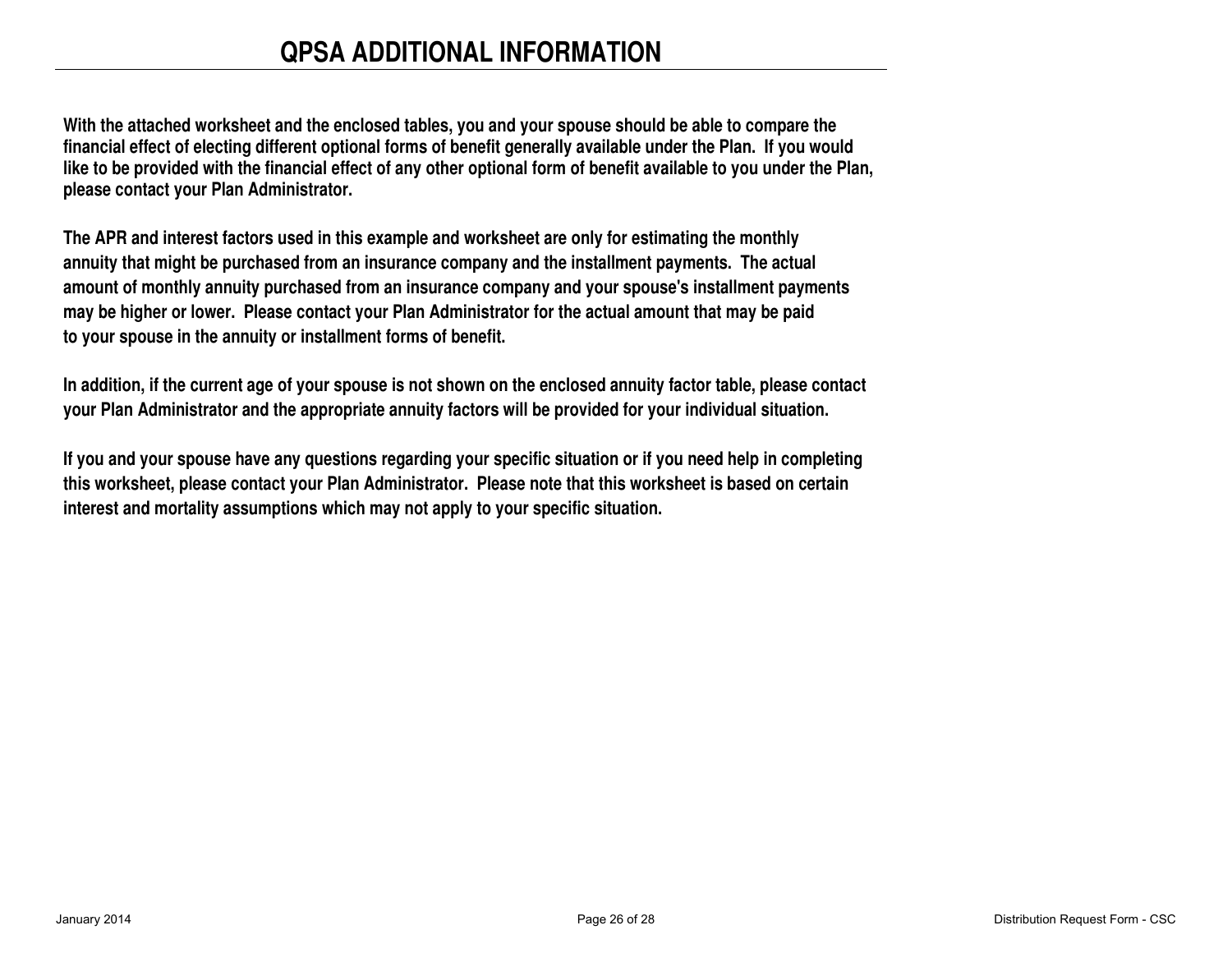#### **ANNUITY PURCHASE RATES ANNUITY PURCHASE RATE TO BE USED TO ESTIMATE YOUR MONTHLY ANNUITY TO BE USED TO ESTIMATE**

# **YOUR INSTALLMENT PAYMENTS**

**(The following rate is based on an assumed interest rate of 3% per year)**

#### **(The following rates are based on an assumed interest rate of 3% per year and the 1983 GAM Male Mortality Table, projected to 2007 with Scale H, 1 year setback for Participant, 1 year setback for Contingent Annuitant)**

|      | Single  | Joint & 100%            | Joint & 50%             |        | Single  | Joint & 100%            | Joint & 50%             |         | 10-Year     |
|------|---------|-------------------------|-------------------------|--------|---------|-------------------------|-------------------------|---------|-------------|
| Your | Life    | Contingent              | Contingent              | Your   | Life    | Contingent              | Contingent              | Your    | Monthly     |
| Age  | Annuity | <b>Survivor Annuity</b> | <b>Survivor Annuity</b> | Age    | Annuity | <b>Survivor Annuity</b> | <b>Survivor Annuity</b> | Age     | Installment |
| 25   | 325.33  | 342.84                  | 334.09                  | 53     | 231.25  | 262.81                  | 247.03                  | Any age | 104.02      |
| 26   | 323.04  | 340.94                  | 331.99                  | 54     | 226.71  | 258.70                  | 242.71                  |         |             |
| 27   | 320.69  | 338.99                  | 329.84                  | 55     | 222.10  | 254.49                  | 238.30                  |         |             |
| 28   | 318.27  | 336.98                  | 327.63                  | 56     | 217.42  | 250.19                  | 233.80                  |         |             |
| 29   | 315.78  | 334.92                  | 325.35                  | 57     | 212.66  | 245.78                  | 229.22                  |         |             |
| 30   | 313.22  | 332.79                  | 323.01                  | 58     | 207.81  | 241.26                  | 224.54                  |         |             |
| 31   | 310.59  | 330.60                  | 320.60                  | 59     | 202.88  | 236.64                  | 219.76                  |         |             |
| 32   | 307.88  | 328.35                  | 318.11                  | 60     | 197.87  | 231.92                  | 214.89                  |         |             |
| 33   | 305.09  | 326.03                  | 315.56                  | 61     | 192.77  | 227.09                  | 209.93                  |         |             |
| 34   | 302.23  | 323.64                  | 312.93                  | 62     | 187.58  | 222.15                  | 204.87                  |         |             |
| 35   | 299.28  | 321.17                  | 310.23                  | 63     | 182.33  | 217.12                  | 199.72                  |         |             |
| 36   | 296.24  | 318.64                  | 307.44                  | 64     | 177.02  | 211.99                  | 194.50                  |         |             |
| 37   | 293.11  | 316.03                  | 304.57                  | 65     | 171.66  | 206.77                  | 189.22                  |         |             |
| 38   | 289.88  | 313.35                  | 301.61                  | 66     | 166.28  | 201.47                  | 183.87                  |         |             |
| 39   | 286.55  | 310.58                  | 298.57                  | 67     | 160.87  | 196.09                  | 178.48                  |         |             |
| 40   | 283.14  | 307.74                  | 295.44                  | 68     | 155.47  | 190.66                  | 173.07                  |         |             |
| 41   | 279.64  | 304.81                  | 292.22                  | 69     | 150.09  | 185.18                  | 167.63                  |         |             |
| 42   | 276.05  | 301.80                  | 288.92                  | $70\,$ | 144.75  | 179.66                  | 162.20                  |         |             |
| 43   | 272.37  | 298.70                  | 285.53                  | 71     | 139.46  | 174.11                  | 156.79                  |         |             |
| 44   | 268.60  | 295.52                  | 282.06                  | 72     | 134.22  | 168.55                  | 151.39                  |         |             |
| 45   | 264.75  | 292.25                  | 278.50                  | 73     | 129.04  | 162.96                  | 146.00                  |         |             |
| 46   | 260.83  | 288.89                  | 274.86                  | 74     | 123.91  | 157.37                  | 140.64                  |         |             |
| 47   | 256.82  | 285.44                  | 271.13                  | 75     | 118.80  | 151.75                  | 135.27                  |         |             |
| 48   | 252.75  | 281.90                  | 267.33                  | 76     | 113.73  | 146.12                  | 129.92                  |         |             |
| 49   | 248.60  | 278.27                  | 263.44                  | 77     | 108.72  | 140.49                  | 124.60                  |         |             |
| 50   | 244.38  | 274.55                  | 259.46                  | 78     | 103.77  | 134.89                  | 119.33                  |         |             |
| 51   | 240.08  | 270.73                  | 255.41                  | 79     | 98.92   | 129.32                  | 114.12                  |         |             |
| 52   | 235.70  | 266.82                  | 251.26                  | 80     | 94.16   | 123.81                  | 108.98                  |         |             |
|      |         |                         |                         |        |         |                         |                         |         |             |

#### **Actuarial Assumptions:** Assumed Interest Rate: 3% per year

Mortality Table: 1983 GAM-Male projected to 2007 using Scale H, (-1,-1)

Spouse assumed to be the same age as the participant

**NOTE: The above Assumed Interest Rate and Mortality Table are representative of the interest rate and mortality table used to purchase an annuity from Transamerica Life Insurance Company for calendar year 2007.**